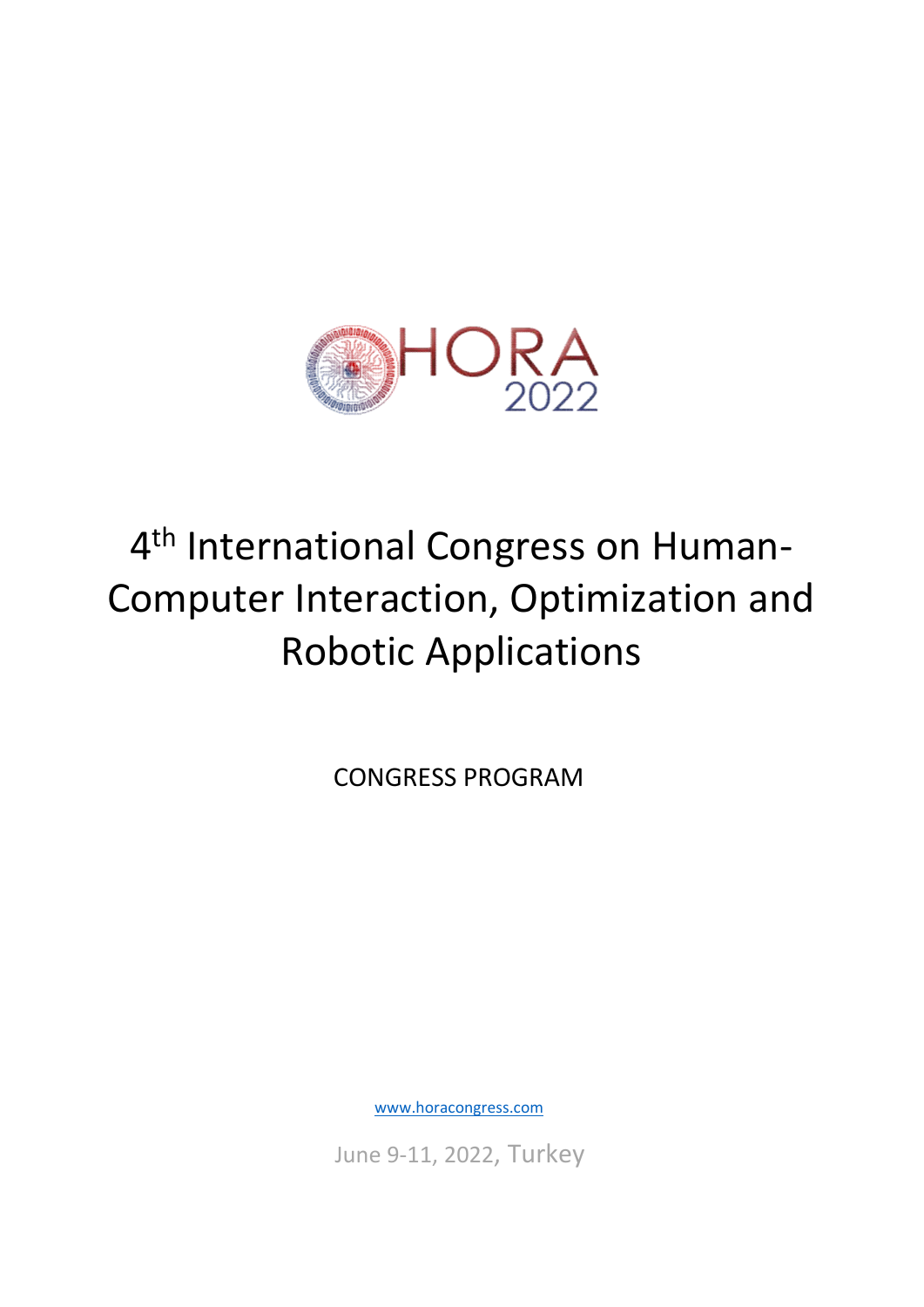| June 9, 2022                        |                                                           |  |
|-------------------------------------|-----------------------------------------------------------|--|
| Time (GMT+3)                        | VROOM <sub>2</sub>                                        |  |
| $10:00$ am - 12:30 pm               | Session 1.1: Robotics-Mechatronics and Automation         |  |
| 12:30 pm - 1:30 pm                  | Lunch                                                     |  |
| $1:30 \text{ pm} - 3:30 \text{ pm}$ | Session 2.1: Intelligent Control Systems and Optimization |  |
| $3:30 \text{ pm} - 4:00 \text{ pm}$ | Cofee Break                                               |  |
| $4:00 \text{ pm} - 6:00 \text{ pm}$ | <b>Session 3.1: Machine Learning</b>                      |  |

| June 10, 2022                         |                                                                                         |                           |                                             |  |
|---------------------------------------|-----------------------------------------------------------------------------------------|---------------------------|---------------------------------------------|--|
| Time (GMT+3)                          | <b>VROOM1</b><br><b>VROOM2</b><br>VROOM3                                                |                           |                                             |  |
| 10:00 am - 10:30 am                   | <b>Invited Speaker (VROOM2)</b>                                                         |                           |                                             |  |
|                                       | Serhii Yevseiev, National Technical University "Kharkiv Polytechnic Institute", Ukraina |                           |                                             |  |
| $10:30$ am - 11:00 am                 | Cofee Break                                                                             |                           |                                             |  |
| $11:00$ am - 12:30 pm                 | Session 4.1: Mixed<br>Session 4.2: Mixed<br>Session 4.3: Mixed                          |                           |                                             |  |
| $12:30 \text{ pm} - 1:30 \text{ pm}$  | Lunch                                                                                   |                           |                                             |  |
| $1:30 \text{ pm} - 3:30 \text{ pm}$   | <b>Session 5.1: Human-Computer Inter.</b>                                               | <b>Session 5.2: Mixed</b> | <b>Session 5.3:</b> Machine Learning        |  |
| $3:30 \text{ pm} - 4:00 \text{ pm}$   |                                                                                         | Cofee Break               |                                             |  |
| $ 4:00 \text{ pm} - 7:00 \text{ pm} $ | <b>Session 6.1: Mixed</b>                                                               | <b>Session 6.2: Mixed</b> | Session 6.3: Intell. Control Syst. and Opt. |  |

| June 11, 2022        |                                                                                                                         |                                                |                                                             |                                              |                                              |
|----------------------|-------------------------------------------------------------------------------------------------------------------------|------------------------------------------------|-------------------------------------------------------------|----------------------------------------------|----------------------------------------------|
| Time (GMT+3)         | <b>VROOM1</b>                                                                                                           | <b>VROOM2</b>                                  | <b>VROOM3</b>                                               | VROOM4                                       | VROOM5                                       |
| 10:00 am - 10:30 am  | <b>Invited Speaker (VROOM1)</b><br>M. Emir Koksal, University of Twente, Department of Applied Mathematics, Netherlands |                                                |                                                             |                                              |                                              |
| 10:30 am - 11:00 am  | Cofee Break                                                                                                             |                                                |                                                             |                                              |                                              |
| 11:00 am - 12:30 pm  | <b>Session 7.1: Intell.</b><br>Control Syst. and Opt.                                                                   | <b>Session 7.2: Human-Computer</b><br>Inter.   | <b>Session 7.3: Human-Computer Inter.</b>                   | <b>Session 7.4: Human-Computer</b><br>Inter. | <b>Session 7.5: Human-Computer</b><br>Inter. |
| 12:30 pm - 1:30 pm   | Lunch                                                                                                                   |                                                |                                                             |                                              |                                              |
| 1:30 pm - 2:00 pm    | <b>Invited Speaker (VROOM2)</b><br>Abdulhamit Subasi, University of Turku, Finland                                      |                                                |                                                             |                                              |                                              |
| 2:00 pm - 2:30 pm    | Cofee Break                                                                                                             |                                                |                                                             |                                              |                                              |
| 2:30 pm - 4:30 pm    | Session 8.1: Mixed                                                                                                      | <b>Session 8.2: Machine Learning</b>           | <b>Session 8.3: Robotics-Mechatronics</b><br>and Automation | Session 8.4: Mixed                           | Session 8.5: Mixed                           |
| $ 4:30$ pm - 5:00 pm | Cofee Break                                                                                                             |                                                |                                                             |                                              |                                              |
| 5:00 pm - 7:00 pm    | <b>Session 9.1: Machine</b><br>Learning & Data Mining                                                                   | Session 9.2: Intell. Control<br>Syst. and Opt. | <b>Session 9.3: Machine Learning</b>                        | <b>Session 9.4: Machine Learning</b>         | <b>Session 9.5: Machine Learning</b>         |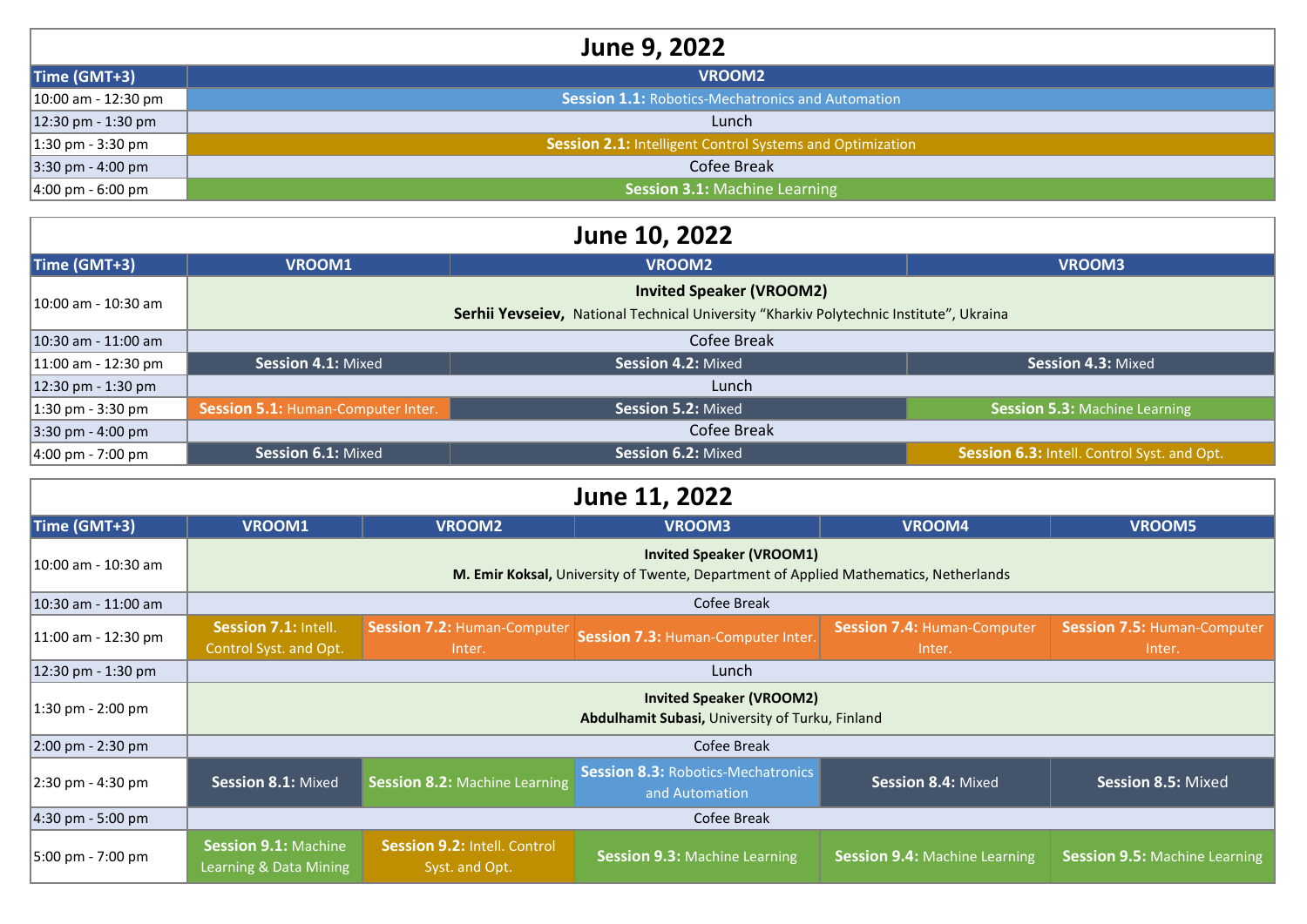| Session 1.1. (VROOM2)                                                                                                                | Date: June 9, 2022                                                                                                                              |
|--------------------------------------------------------------------------------------------------------------------------------------|-------------------------------------------------------------------------------------------------------------------------------------------------|
| <b>Chair: Ebubekir Yasar</b>                                                                                                         | Time (GMT+3): 10:00 am - 12:30 pm                                                                                                               |
| Paper                                                                                                                                | Author (s)                                                                                                                                      |
| 47 - Obstacle Avoidance in Mobile Robots In RGB-D Images Using Deep<br>Neural Network and Semantic Segmentation                      | Abdulrahman Abdulwahab AL-adhami, Galip Cansever                                                                                                |
| 350 - Shared-Control Robotic Manipulation in Virtual Reality                                                                         | Shiyu Xu, Scott Moore, Akansel Cosgun                                                                                                           |
| 14 - Robot Localization and Trajectory Planning Using ANN                                                                            | Qabas Omar Almutalbi, Sefer Kurnaz                                                                                                              |
| 307 - Grasping of Li-ion Batteries via Additively Manufactured Soft Gripper<br>and Collaborative Robot                               | Savas Dilibal, Emre Tugberk Gulnergiz,<br>Niccolo Pagliarani, Enrico Donato, Francesco Iori, Elisa<br>Setti, Egidio Falotico, Matteo Cianchetti |
| 389 - Project Averroes: An Effective, Durable, and Consumer-Oriented<br>Solution to the Locomotion Problem in VR Environments        | A. M. Al-Ajmi, G. A. Thiab, F. M. Hamoudah, N. M.<br>Mahmoud, S. E. Esmaeili, F. M. Badreddine                                                  |
| 390 - Pothole Patrol: An autonomous Vehicle for Locating and Repairing<br>Potholes                                                   | Bader Ali, Deema Thahir, Khaled Al-Karmi, Seyed<br>Esmaeili, Amal Alateyah                                                                      |
| 391 - VGRIP: Virtual Reality in a GRIP                                                                                               | Abdulrahman Al-Kandari, Al-Zain AlMuzaini, Alaa Al-<br>Humaidan, Hind Al-Jouhari, Seyed Esmaeili, Ali Behiry                                    |
| 403 - Model Based Detection Scheme For Denial Of Service Attack On Lane<br>Keeping Assist System                                     | Shifat Kayser, Furkan Heybetli, Mustafa Sinasi Ayas                                                                                             |
| 388 - On cobot programming in industrial tasks: a test case                                                                          | Yevheniy Dmytriyev, Marco Carnevale, Hermes Giberti,<br>Giovanni Todeschini                                                                     |
| 230 - Reciprocal Altruism-based Path Planning Optimization for Multi-Agents <b>Ali Maeedi</b> , Muhammad Umer Khan, Bülent İrfanoğlu |                                                                                                                                                 |
| 315 - Analysis of Mechanical Operations in a Type of Machining Centers                                                               | Marin Zhilevski, Mikho Mikhov                                                                                                                   |

| Session 2.1. (VROOM2)                                                                                                                                         | Date: June 9, 2022                                                                                                                   |
|---------------------------------------------------------------------------------------------------------------------------------------------------------------|--------------------------------------------------------------------------------------------------------------------------------------|
| <b>Chair: Ebubekir Yasar</b>                                                                                                                                  | Time (GMT+3): 1:30 pm - 3:30 pm                                                                                                      |
| Paper                                                                                                                                                         | Author (s)                                                                                                                           |
| 423 - Quality Evaluation In Guavas Using Deep Learning Architectures : An<br><b>Experimental Review</b>                                                       | Tanupriya Choudhury, Hussain Falih Mahdi, Archit<br>Agarwal, Arnav Chakraborty, Arunachalaeshwaran V R,<br>Tanmay Sarkar, Ravi Tomar |
| 168 - Efficient Extreme Gradient Boosting Based Algorithm for QoS<br>Optimization in Inter-Radio Access Technology Handoffs                                   | Mustafa Al Sibahee, Vincent Nyangaresi, Junchao Ma,<br>Zaid Abduljabbar                                                              |
| 184 - Development of architecture of intellectual information system<br>supporting decision-making for health of sportsmen                                    | Nodir Rahimov, Malika Doshchanova, Oybek Primqulov,<br>Jurabek Quvondikov                                                            |
| 107 - Evaluation of Efficiency of Application of Functionally Sustainable<br>Generalized Information System of the Enterprise                                 | Oleksandr Laptiev, Valentyn Sobchuk, Yurii Shcheblanin,<br>Oleg Barabash, Andrii Musienko, Valerii Kozlovskyi                        |
| 122 - The integration of Wireless Sensor Networks, Mobile Networks and<br>Cloud Engineering for a decision support system - A Systematic Literature<br>Review | Luan Gashi, Artan Luma, Ylber Januzaj                                                                                                |
| 219 - A Review of Multilayer Thin Film Filters in the Infrared Region                                                                                         | Younis Younis, Mohammad Yaseen, Khaled Mohamed                                                                                       |
| 110 - Automatic generation of user-sensitive and application-sensitive self-<br>adapted UI system for smartphone applications                                 | Zule Ruan, Yoshiaki Fukazawa, Junko Shirogane                                                                                        |
| 289 - Indexing Information in a Parking Guidance System                                                                                                       | Neyko Neykov, Svetlana Stefanova                                                                                                     |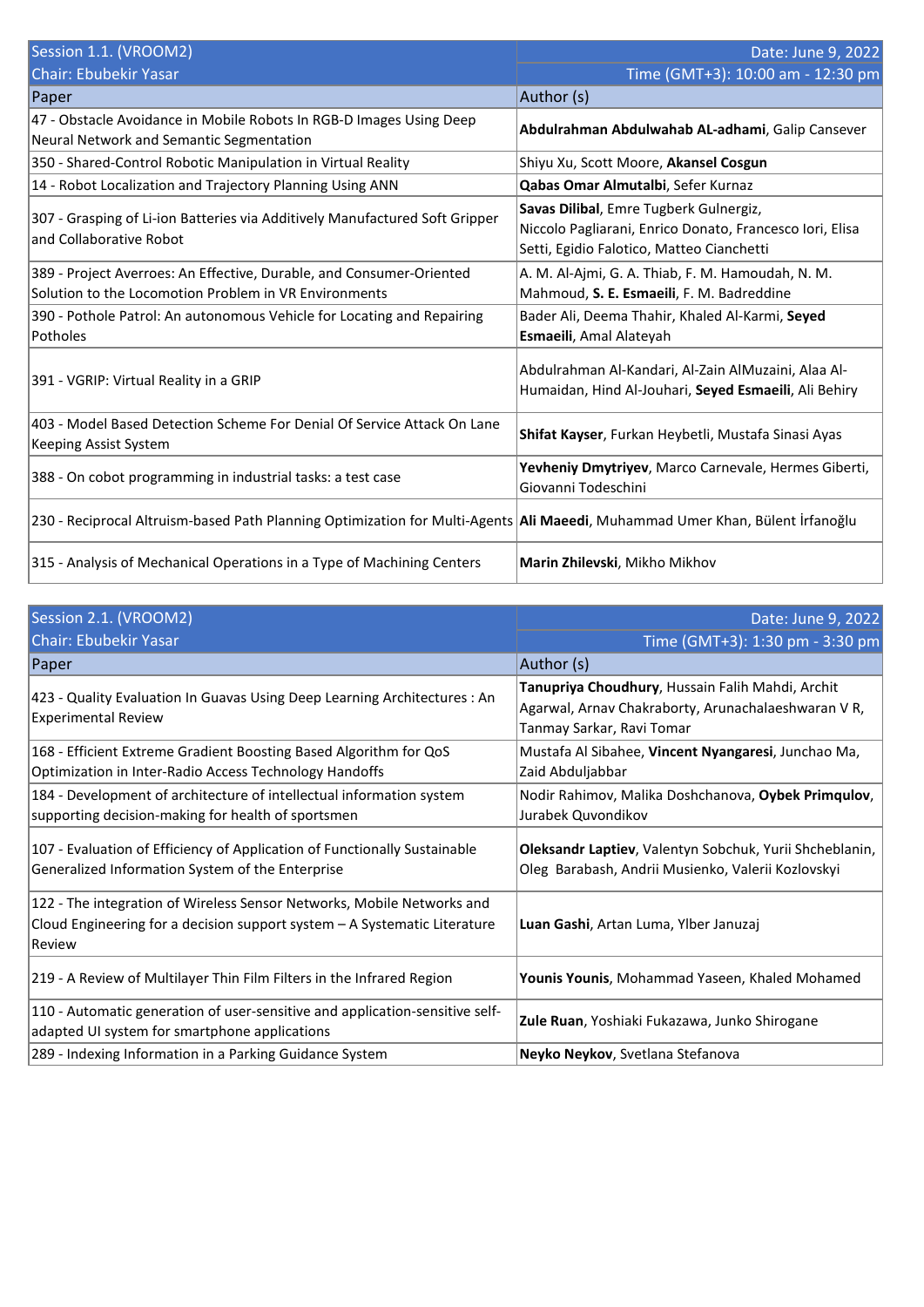| Session 3.1. (VROOM2)                                                                                                                                                        | Date: June 9, 2022                                                                                                                                                           |
|------------------------------------------------------------------------------------------------------------------------------------------------------------------------------|------------------------------------------------------------------------------------------------------------------------------------------------------------------------------|
| <b>Chair: Ebubekir Yasar</b>                                                                                                                                                 | Time (GMT+3): 4:00 pm - 6:00 pm                                                                                                                                              |
| Paper                                                                                                                                                                        | Author (s)                                                                                                                                                                   |
| 45 - Internet of Thing for Personal Healthcare Monitoring System                                                                                                             | Abdulkarem Basil Abdulkarem, Alaa Hashem Mikhlif<br>Saud, Mustafa Monaf Abd_Allatef, Ahmad Mutea<br>Abdallah sauod, Mohammed Basil Abdulkareem, Ahmed<br><b>Muhi Shantaf</b> |
| 60 - American Sign Language Recognition using YOLOv4 Method                                                                                                                  | Ali Mahmood AL-Shaheen, Mesut Cevik,<br>Alzubair Alqaraghuli                                                                                                                 |
| 28 - Internet of Things: Security Threats and Proposed Solutions                                                                                                             | Ali Saadoon Ahmed, Sefer Kurnaz                                                                                                                                              |
| 114 - The Internet of Things: a domain-specific security requirement<br>classification                                                                                       | Arafat Mukalazi, Ali Boyaci                                                                                                                                                  |
| 260 - Three Phase Fault Location and Nature Determination Using Smart<br>Intelligent Technique                                                                               | Ayoob Gassim Mohammed, Zaid Hamodat,<br>Yazen Fawwaz Hammoodi                                                                                                                |
| 222 - Modified Lightweight AES based on Replacement Table and Chaotic<br>System                                                                                              | Dalal N. Hammod                                                                                                                                                              |
| 97 - The Quality Analysis of Smart Zoning Application Web Using Webqual<br>and Importance Performance Analysis Method, Case Study Election of<br>Senior High School in Depok | Diana Ikasari, Widiastuti Widiastuti, Rheza Andika                                                                                                                           |
| 365 - A Neural Network Approach for Mechanical Components Cost<br>Estimation                                                                                                 | Andrea Spini, Luca Palamara, Giovanni Todeschini,<br>Hermes Giberti                                                                                                          |
| 29 - Car Control by using brain waves and Arduino based Mind wave Mobile                                                                                                     | Khalid Alsammarraie, Timur Inan                                                                                                                                              |
| 4 - Effect Sybil attack on security Authentication Service in VANET                                                                                                          | Mustafa Maad Hamdi, Majed Dhafer Majed, Ahmed<br>Shamil Mustafa, Sami Abduljabbar Rashid, Ahmed Jama<br>Ahmed, Ahmed Muhi Shantaf                                            |
| 326 - A Technique of Risk Management for Medical Laboratory Equipment                                                                                                        | Neven Saleh, Omnia Gamal, Mohamed Eldosoky, Abdel<br>Rahman Shaaban                                                                                                          |

## **Invited Speaker Serhii Yevseiev** "The Concept of Security of Sociocyber-Physical Systems"

June 10, 2022 Time (GMT+3): 10:00 am - 10:30 am Chair: Ebubekir Yasar (VROOM2)

| Session 4.1. (VROOM1)                                                                                                      | Date: June 10, 2022                                                                                                            |
|----------------------------------------------------------------------------------------------------------------------------|--------------------------------------------------------------------------------------------------------------------------------|
| <b>Chair: Turgut Ozseven</b>                                                                                               | Time (GMT+3): 11:00 am - 12:30 pm                                                                                              |
| Paper                                                                                                                      | Author (s)                                                                                                                     |
| 402 - Machine Learning Based Human Face Recognition For Attendance<br>System                                               | Abdulrahman Cenadi, Farouq Ahmad, Khaled Al Hajji                                                                              |
| 15 - A review of Wireless Sensor Network                                                                                   | Ahmed Jamal Ahmed, Sami Abduljabbar Rashid, Mustafa<br>Maad Hamdi, Ahmed Shamil Mustafa, Mustafa Sabah<br>Noori                |
| 32 - WSN Application Based on Image Compression Using AHAAR Wavelet<br>Transform                                           | Ahmed Jamal Ahmed, Mustafa Maad Hamdi, Ahmed<br>Shamil Mustafa, Sami Abduljabbar Rashid                                        |
| 197 - Headhunting System Using Blockchain Technology                                                                       | Md Mijanur Rahman, Md Sharif Uddin Siddiqe, Aftab<br>Uddin                                                                     |
| 79 - Local Feature Methods Based Facial Recognition                                                                        | Mohammed Ahmed Talab, Neven Ali Qahraman, Mais<br>Muneam Aftan, Alaa Hamid Mohammed                                            |
| 6 - Channel Estimation using LS and MMSE Channel Estimation Techniques<br>for MIMO-OFDM Systems                            | Ali Saadoon Ahmed, Mustafa Maad Hamdi, Mohammed<br>Salah Abood, Arshad Mohammed Khaleel, Maha Fathy,<br>Shihab Hamad Khaleefah |
| 112 - A Combined Method for Object Detection Under Rain Conditions Using<br>Deep Learning                                  | Faris K. AL-Shammri, Adnan Saher Mohammed                                                                                      |
| 63 - Creating One Time Virtual Encrypted Identification Number at The ATM   Fatma Aldoghje, Abdullah Jinah, Muhammad Ilyas |                                                                                                                                |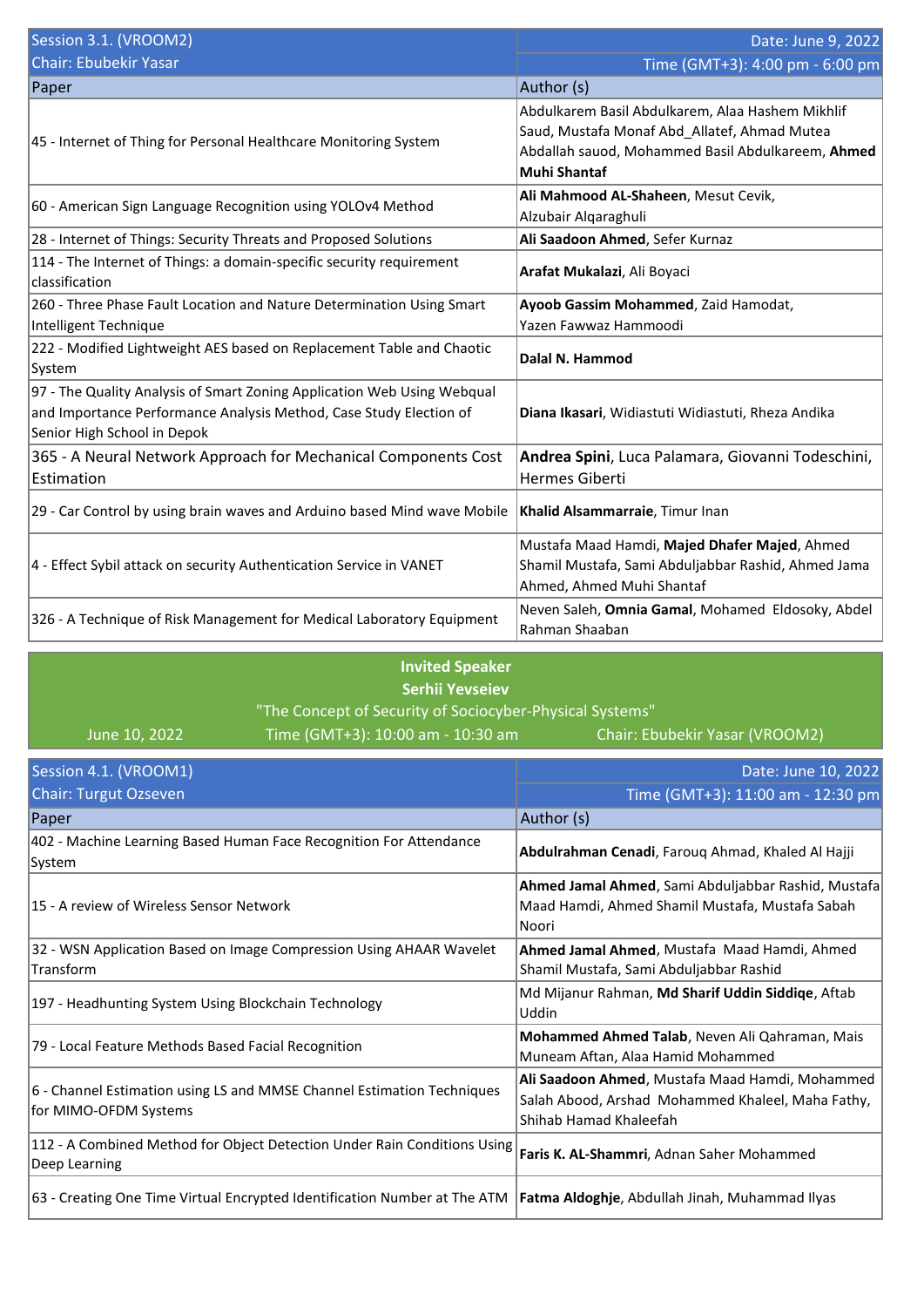| Session 4.2. (VROOM2)                                                                                                               | Date: June 10, 2022                                                                                           |
|-------------------------------------------------------------------------------------------------------------------------------------|---------------------------------------------------------------------------------------------------------------|
| <b>Chair: Ebubekir Yasar</b>                                                                                                        | Time (GMT+3): 11:00 am - 12:30 pm                                                                             |
| Paper                                                                                                                               | Author (s)                                                                                                    |
| 370 - Approach for Implementation of Vending Machine through Verilog<br>HDL                                                         | Marin Zhilevski, Vladimir Hristov                                                                             |
| 41 - Performance Analysis of BSN Using ACK-TDMA Techniques for Effective<br>Communication                                           | M. Mohammed Mustafa, Ahmed A. Khalifa, Korhan<br><b>Cengiz</b>                                                |
| 61 - The cost of man and machine labor in 21-st century                                                                             | Vesselin Chobanov, Ivailo Hardalov                                                                            |
| 282 - Cyber Security impact on energy systems                                                                                       | Vesselin Chobanov, Ivan Doychev                                                                               |
| 346 - Cost-related industrial project design using simulation, layout design<br>and an ERP system                                   | Miroslav Malaga, Tomáš Broum, Zdeněk Ulrych                                                                   |
| 305 - Forecasting Annual Solar Power Output From Geographic Location                                                                | Nayyef Sami Nayyef Al-Dabbagh, Sura Saadi Jaafar Al-<br>Musawi, Zaid Hamodat                                  |
| 113 - A survey on Software-defined Wide Area Network (SD-WAN)<br>architectures                                                      | Khirota Gorgees Yalda, Diyar Jamal Hamad, Nicolae<br>Tapuş                                                    |
| 121 - Cyber Security standards for the Industrial Internet of Things (IIoT)- A<br>Systematic Review                                 | Atdhe Buja, Marika Apostolova, Artan Luma, Ylber<br>Januzaj                                                   |
| Session 4.3. (VROOM3)                                                                                                               | Date: June 10, 2022                                                                                           |
| <b>Chair: Sadik Onal</b>                                                                                                            | Time (GMT+3): 11:00 am - 12:30 pm                                                                             |
| Paper                                                                                                                               | Author (s)                                                                                                    |
| 408 - A Deep Learning Based Object Detection System For User Interface<br><b>Code Generation</b>                                    | Batuhan Aşıroğlu, Sibel Senan, Pelin Görgel, M. Erdem<br>Isenkul, Tolga Ensari, Alper Sezen, Mustafa Dağtekin |
| 409 - A Two-Dimensional Fuzzy Risk Assessment Model For Occupational<br><b>Health And Safety Evaluations</b>                        | Münevver Yakut, İhsan Kaya, Emine Bozkuş                                                                      |
| 413 - A Comparative Study Of Heart Disease Prediction Using Machine<br>Learning Techniques                                          | Berke Akkaya, Ersin Sener, Cem Gursu                                                                          |
| 416 - Learning Hand-Crafted Features For K-NN Based Skin Disease<br>Classification                                                  | Elif Kanca, Selen Ayas                                                                                        |
| 95 - Variable Length Optimization Based on Integrated Particle Swarm<br>Optimization for Data Gathering in Wireless Sensor Networks | Kareema Al-Jumaah, Timur Inan                                                                                 |
| 194 - Automatic Speech Recognition (ASR) System using convolutional and<br>Recurrent neural network Approach                        | Khalid Waleed Al-Mansoori, Muhammet Çakmak                                                                    |
| 80 - Sentiment Analysis about Turkish TV Series with Web Scraping                                                                   | <b>Zeliha Ergul Aydin</b>                                                                                     |
| 377 - An Ontology Model Oriented to the Career Planning of University<br>Students                                                   | <b>Zeynep Altan</b>                                                                                           |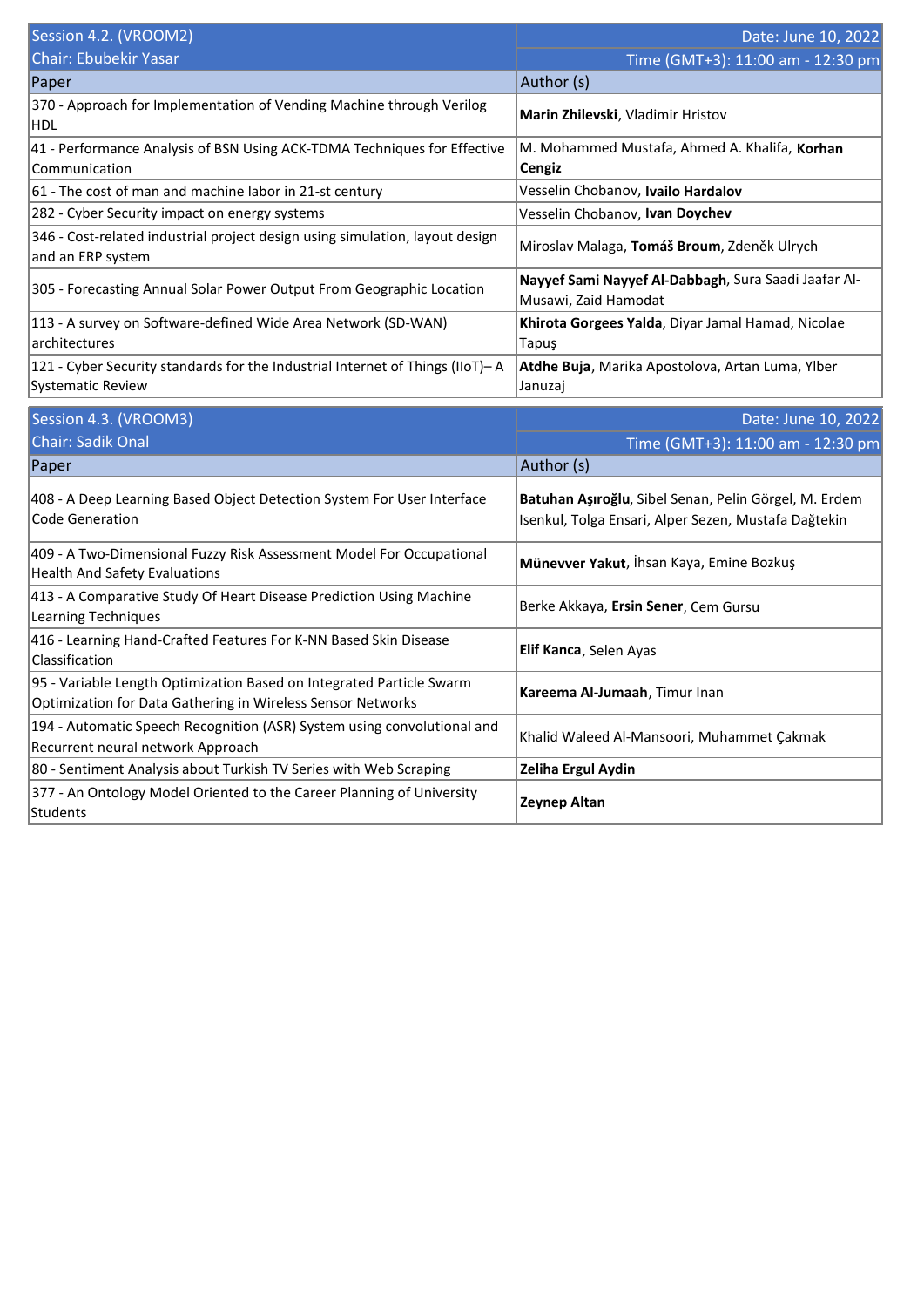| Session 5.1. (VROOM1)                                                                                                                       | Date: June 10, 2022                                                                                                             |
|---------------------------------------------------------------------------------------------------------------------------------------------|---------------------------------------------------------------------------------------------------------------------------------|
| <b>Chair: Turgut Ozseven</b>                                                                                                                | Time (GMT+3): 1:30 pm - 3:30 pm                                                                                                 |
| Paper                                                                                                                                       | Author (s)                                                                                                                      |
| 11 - Efficient WSN Routing Using Bootstapped PSO Clustering                                                                                 | Ahemd Thaer Obaid, Muhammad Ilyas                                                                                               |
| 146 - Artificial Intelligence Based Model for Covid-19 Detection by Analyzing<br>X-Ray Images: Researches, challenges and Future Directions | Isa Avci, Ahmed Alzabag                                                                                                         |
| 37 - A Content Analysis of the Research Approaches in Music Genre<br>Recognition                                                            | Turgut Özseven, Beyza Esin Özseven                                                                                              |
| 211 - A Review of Infant Cry Recognition and Classification based on<br>Computer-Aided Diagnoses                                            | Turgut Özseven                                                                                                                  |
| 51 - Novel Image Caption System Using Deep Convolutional Neural Networks<br>$\vert$ (VGG16)                                                 | Alaa Sabeeh Salim, Mohammed Basil Abdulkareem,<br>Yarub Essam Fadhel, Abdulkarem Basil Abdulkarem,<br><b>Ahmed Muhi Shantaf</b> |
| 419 - Airport Passengers Gate Checking Up System For Infection With COVID<br>19 According To Probability Of Symptoms Risk Factors           | Reem Abbas, Rawaa Kadhim                                                                                                        |
| 393 - Socio-Cyber-Physical Systems Security Concept                                                                                         | Serhii Yevseiev, Stanislav Milevskyi, Leonid Bortnik,<br>Voropay Alexey, Kyrylo Bondarenko, Serhii Pohasii                      |
| 325 - Unsupervised Classification of Covid-19 using Chest X-rays with<br>Convolutional Autoencoder                                          | Sertan Serte, Serag Mohamed Akila, Khaled Almezhghwi                                                                            |
| 308 - Mobile Educational Games User Experience Elements: A Systematic<br>Literature Review                                                  | Sharifah Nurulhikmah Syed Yasin, Roslina Ibrahim,<br>Rasimah Che Mohd Yusoff                                                    |
| 18 - Resource Allocation In Cloud-Fog Systems Using Genetic Algorithm                                                                       | Sohaib Naseer Lateef Al-Abbasi, Galip Cansever                                                                                  |

| Session 5.2. (VROOM2)                                                                                           | Date: June 10, 2022                                                                                                                                               |
|-----------------------------------------------------------------------------------------------------------------|-------------------------------------------------------------------------------------------------------------------------------------------------------------------|
| Chair: Ebubekir Yasar                                                                                           | Time (GMT+3): 1:30 pm - 3:30 pm                                                                                                                                   |
| Paper                                                                                                           | Author (s)                                                                                                                                                        |
| 36 - Research on Filtering Feature Selection Methods for E-Mail Spam<br>Detection by Applying K-NN Classifier   | Tsvetanka Georgieva-Trifonova                                                                                                                                     |
| 380 - Design of a Sensor Measuring Station for Pasture Parameters Remote<br>Monitoring                          | Nikolay Valov, Boris Evstatiev, Tsvetelina Mladenova,<br>Irena Valova, Seher Kadirova, Nikolay Markov,<br>Svetoslava Stoycheva, Tatiana Atanasova, Ivan Varlyakov |
| 216 - Selection of Ad Blockers According to Their Type of Installation                                          | Georgi Shipkovenski, Teodor Kalushkov,<br>Emiliyan Petkov, Rositsa Radoeva, Donika Valcheva                                                                       |
| 217 - An Approach for Increasing the Personalization in a Bledned Learning<br>Environment                       | Donika Valcheva, Teodor Kalushkov, Emiliyan Petkov,<br>Rositsa Radoeva, Georgi Shipkovenski                                                                       |
| 10 - ML/AI Empowered 5G and beyond Networks                                                                     | Mustafa Al-Khafaji, Lina Elwiya                                                                                                                                   |
| 167 - Al(Aritificial Intelligence) Determination of Functional Ambulatory<br><b>Category of Stroke Patients</b> | Shi-Uk Lee, Jeong-Hyun Kim, Seong-Ho Jang                                                                                                                         |
| 399 - ServPort - Process Reengineering in Optimization of The Process in<br>Vehicle Service Station             | Ravindu Withana, Shivanthi Fernando, Ravindu<br>Nethsara, Chalaka Jayasinghe, Shashika Lokuliyana,<br>Thilmi Kuruppu                                              |
| 225 - Overview On Hardware Characteristics Of Virtual Reality Systems                                           | Rositsa Radoeva, Emiliyan Petkov, Teodor Kalushkov,<br>Donika Valcheva, Georgi Shipkovenski                                                                       |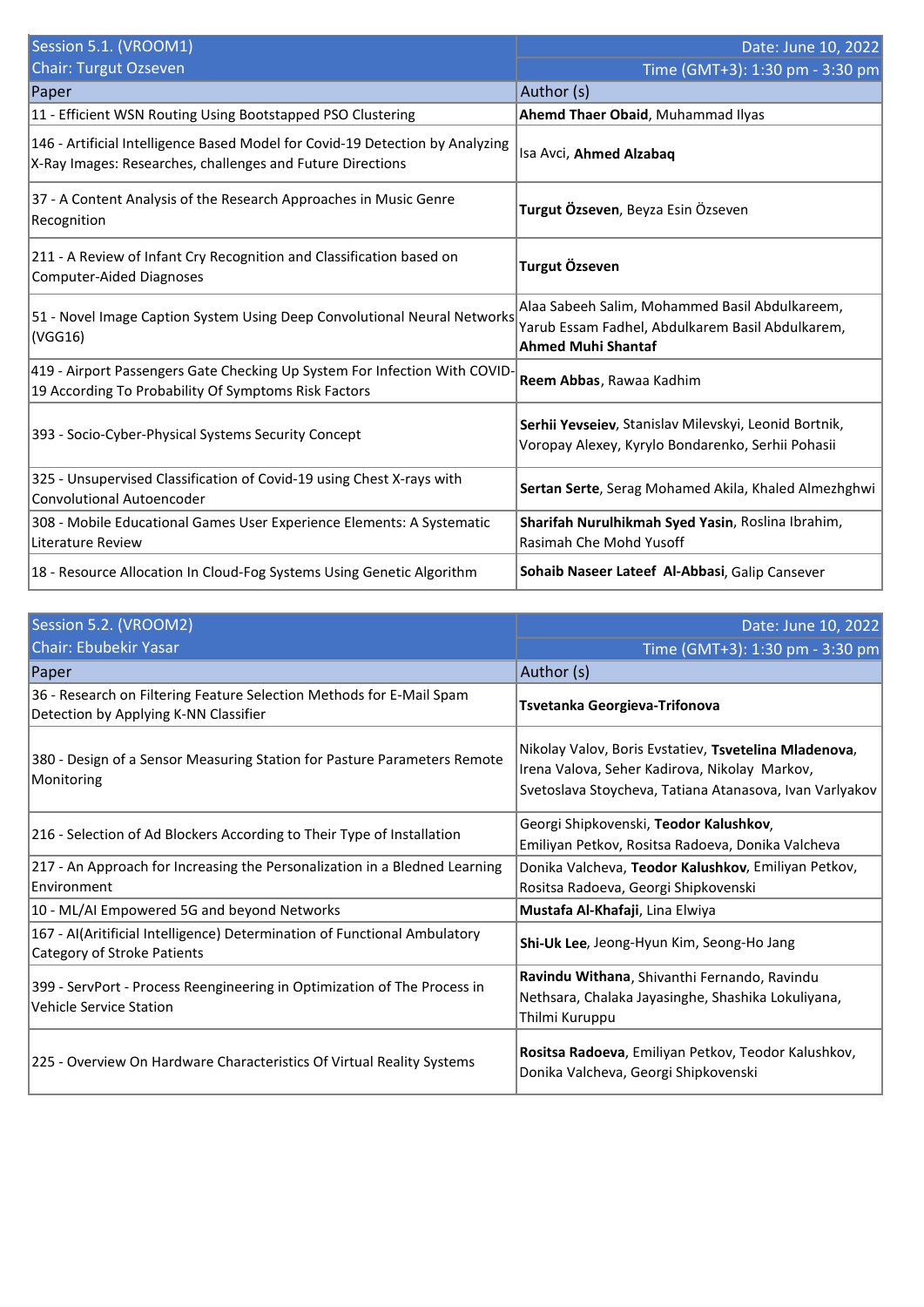| Session 5.3. (VROOM3)                                                                                                       | Date: June 10, 2022                                   |
|-----------------------------------------------------------------------------------------------------------------------------|-------------------------------------------------------|
| <b>Chair: Sadik Onal</b>                                                                                                    | Time (GMT+3): 1:30 pm - 3:30 pm                       |
| Paper                                                                                                                       | Author (s)                                            |
| 105 - Diagnosing Cervical Cancer Using Machine Learning Methods                                                             | Derya Yeliz Coşar Soğukkuyu, Oğuz Ata                 |
|                                                                                                                             | Erencan Oymak, Özgür Koray Şahingöz, Duygu Keydal,    |
| 281 - The Art of Machine Learning as Fashion Stylish for Designing Clothes                                                  | Kadir Batuhan Demir, Güray Yılmaz                     |
| 284 - Machine Learning Based Heart Disease Detection System                                                                 | <b>Arif Tanzer Kırar</b>                              |
| 288 - Discrimination of Electrical Motor Faults in Thermal Images by using<br><b>First-order Statistics and Classifiers</b> | Gönül Sakallı, Hasan Koyuncu                          |
| 291 - A Deep Learning Based Android Malware Detection System with Static<br>Analysis                                        | Esra Calik Bayazit, Ozgur Koray Sahingoz, Buket Dogan |
| 371 - Deep Spectral Clustering of Single-Cell RNA-seq Data                                                                  | Mert Şener, Güleser Kalaycı Demir                     |
| 378 - Author Identification with Machine Learning Algorithms                                                                | <b>İbrahim Yülüce</b> , Feriştah Dalkılıç             |
| 383 - Weeds Detection using Deep Learning Methods and Dataset Balancing  Fadıl Arıkan, Şebnem Bora, Aybars Uğur             |                                                       |

| Session 6.1. (VROOM1)                                                                                              | Date: June 10, 2022                                                                                                               |
|--------------------------------------------------------------------------------------------------------------------|-----------------------------------------------------------------------------------------------------------------------------------|
| <b>Chair: Turgut Ozseven</b>                                                                                       | Time (GMT+3): 4:00 pm - 7:00 pm                                                                                                   |
| Paper                                                                                                              | Author (s)                                                                                                                        |
| 261 - EEG Based Environment Classification During Cognitive Task of<br>Multiple Sclerosis Patients                 | Seda Şaşmaz Karacan, Hamdi Melih Saraoğlu, Sibel<br>Canbaz Kabay, Gönül Akdağ, Cahit Keskinkılıç, Mustafa<br>Tosun                |
| 262 - Lyapunov Control Method Based Optimal Control of Alpha-Type<br>Stirling Motor                                | Mahmut Azanpa, Berkem Vural, Ali İhsan Tas, Ali Burak<br>Ozden, Mehmet Iscan                                                      |
| 181 - Voice Encoding for Wireless Communication Based on LPC, RPE, and<br><b>CELP</b>                              | Mohamed Muthanna Al-Heeti, Jamal A. Hammad,<br>Ahmed Shamil Mustafa                                                               |
| 277 - Optimally Tuned PI Controller Design for V/f Control of Induction<br>Motor!                                  | Burcu Keskin, İlyas Eminoğlu                                                                                                      |
| 279 - Covid-19 Disease Detection with Improved Deep Learning Algorithms<br>on X-Ray Data                           | Nahide Zeynep Cicekli, Gozde Karatas Baydogmus                                                                                    |
| 280 - The Effect of Loss and Optimization Functions on Bitcoin Rate<br><b>Prediction in LSTM</b>                   | Berke Kaan Kirci, Gozde Karatas Baydogmus                                                                                         |
| 299 - Roblox Studio İle Mühendislik Eğitimi İçin Deneyim Geliştirme                                                | <b>Onur Yolal</b>                                                                                                                 |
| 322 - Electrical Architecture of the Recovery System of a High Powered<br><b>Rocket with Payload</b>               | Muhammed Mirac Ozer, Murat Bakirci                                                                                                |
| 19 - A study review on Gray and Black Hole in Mobile Ad Hoc Networks<br>(MANETs)                                   | Mustafa Maad Hamdi, Aya Fouad Flaih, Mekat Laith<br>Jameel, Ahmed Shamil Mustafa, Aymen Jalil Abdulelah,<br>Mohammed Ahmed Jubair |
| 323 - Regression and Discrimination Performance of Terpenoid Expression<br>lvia Cannabis Sativa Cannabinoids       | Nazlı Turhan, Ahmet Haşim Yurttakal                                                                                               |
| 324 - Bandwidth and Gain Enhancement using FSS on CPW-fed Rectangular<br>Patch Antenna for 5G mm-Wave Applications | Seda Habergoturen Ates, Nursel Akcam, Tayfun Okan                                                                                 |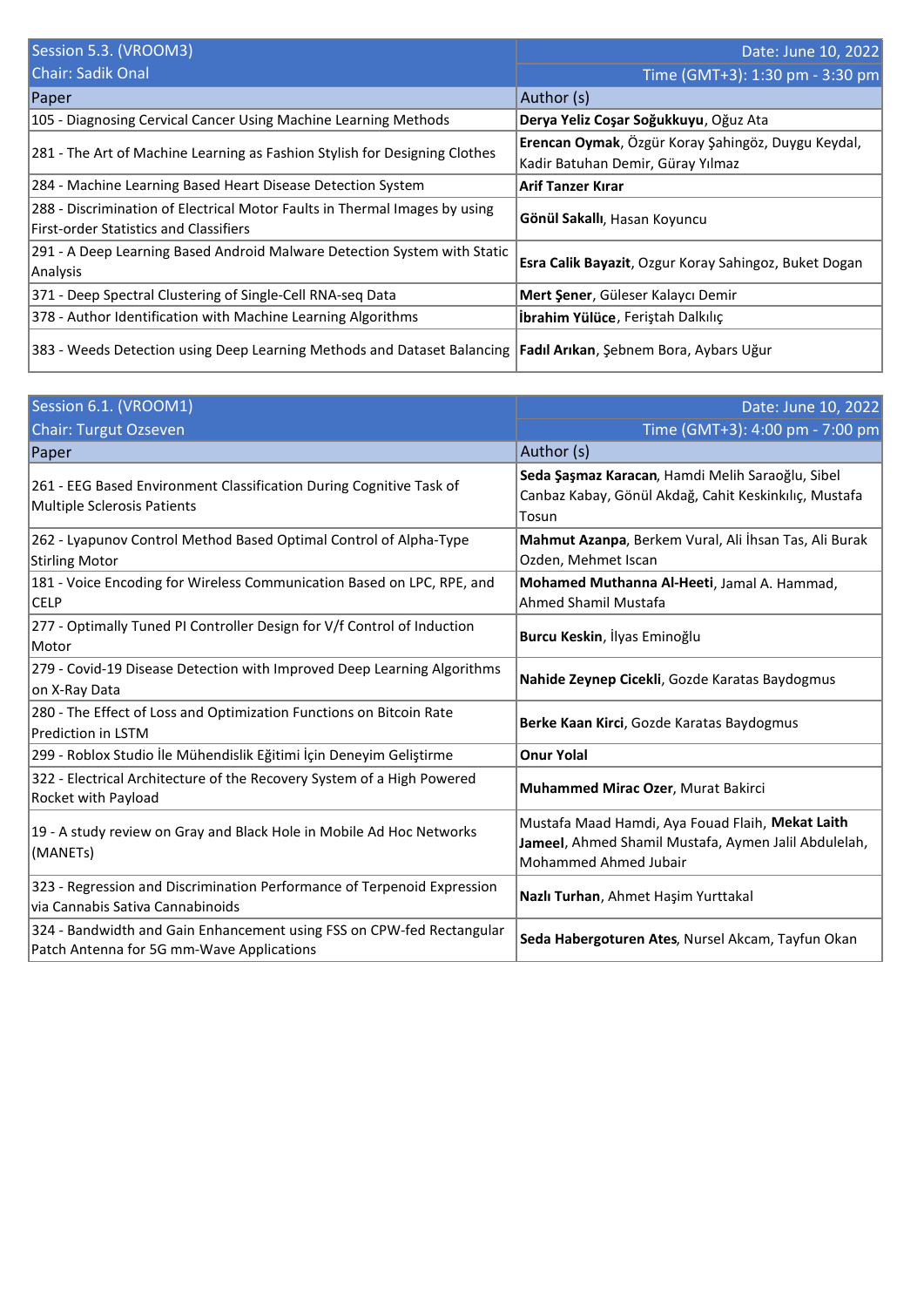| Session 6.2. (VROOM2)                                                                                                                                    | Date: June 10, 2022                                                                                    |
|----------------------------------------------------------------------------------------------------------------------------------------------------------|--------------------------------------------------------------------------------------------------------|
| <b>Chair: Ebubekir Yasar</b>                                                                                                                             | Time (GMT+3): 4:00 pm - 7:00 pm                                                                        |
| Paper                                                                                                                                                    | Author (s)                                                                                             |
| 337 - Off-Grid Hybrid (PhotovoltaicWindBattery) Microgrid Development An<br><b>Experimental Design and Analysis</b>                                      | İbrahim Berkin Kaya, Baran Kalaycı, Buğra Karakoç,<br>Erkan Karaosmanoğlu, Ali Durusu, Bedri Kekezoğlu |
| 338 - Digital Implementation of Level-Shifted Pulse Width Modulation for<br>Multilevel Converters                                                        | Fatih Eroglu, Ahmet Mete Vural                                                                         |
| 340 - Efficient Hardware Optimization for CNN                                                                                                            | Seda Guzel Aydin, Hasan Sakir Bilge                                                                    |
| 356 - An Evaluation of Renewable Fraction Using Energy Storage for Electric<br><b>Vehicle Charging Station</b>                                           | Musa Terkes, Said Mirza Tercan, Alpaslan Demirci, Erdin<br>Gokalp                                      |
| 367 - Bit Error Rate Performance Analysis of LIS Aided Generalized<br><b>Frequency Division Multiplexing</b>                                             | Ramazan Aydemir, Hacı İlhan                                                                            |
| 40 - Application to Send Certificates of Participation in The Workshops of Al-<br><b>Maarif University College</b>                                       | Ali Tariq Radeef, Mohammed Rabeea Hashim Al-<br>Dahhan, Saja Jabar Mohammed                            |
| 375 - LoRa Communication Evaluation Based Building Density in Ankara City                                                                                | Bilal Babayiğit, Fatma Doğan                                                                           |
| 258 - Localization and Identification Of UAVS System Using Image Processing <b>Amer Mukhlif Hamad</b> , Yaser Alaiwi                                     |                                                                                                        |
| 304 - Measuring Signals Synthesis Method on the Basis of Triangular Time-<br>Pulse Modulation for Control of Radiotechnic Systems Technical Condition    | Sergiy Tymchenko, Volodymyr Kutsenko, Serhii Yevseiev,<br>Stanislav Milevskyi, Serhii Pohasii          |
| 382 - EMI Filter Design with Passive Components for Power Line                                                                                           | İrem Azgın, Ayse Inan, Sıla Celiktas, Kemal Burak Acar,<br>M. Cengiz Taplamacioglu, Merve Demirci      |
| 387 - Determination of photovoltaic inverter ratio minimizing energy<br>clipping for electric vehicle charging stations under different solar radiations | Alpaslan Demirci, Zafer Ozturk, Said Mirza Tercan,<br>Ismail Nakir                                     |
| 412 - Digital Image Encryption Using Elliptic Curve Cryptography: A Review                                                                               | Muhammed Habek, Yasin Genc, Nilay Aytas, Ahmet<br>Akkoc, Erkan Afacan, Erdem Yazgan                    |

| Session 6.3. (VROOM3)                                                                                      | Date: June 10, 2022                                                   |
|------------------------------------------------------------------------------------------------------------|-----------------------------------------------------------------------|
| <b>Chair: Sadik Onal</b>                                                                                   | Time (GMT+3): 4:00 pm - 6:00 pm                                       |
| Paper                                                                                                      | Author (s)                                                            |
| 185 - Equivalent Consumption Minimization Strategy for Hybrid Electric<br>Vehicle with Emission Assessment | Ozan Yazar, Serdar Coskun                                             |
| 209 - LQR Control and Observer Design of a Magnetically Suspended Ball                                     | Mehmet Karahan, Cosku Kasnakoglu                                      |
| 331 - Comparison of Multi-Parent Crossover Operators for Feature Selection   Nazif Kanç, Berna Kiraz       |                                                                       |
| 384 - Employing Equilibrium Optimizer in Two-Area Load Frequency Control<br>for a TIDFF Controller Design  | Alper Kemal Gulicer, Mustafa Sinasi Ayas                              |
| 3 - Detection of Involuntary Movement with Wearable Technology                                             | Yasin Köseoğlu, Ali Boyacı                                            |
| 385 - Hunger Games Search Algorithm for Model Order Reduction of Gas<br><b>Turbine Power Plants</b>        | Alisan Ayvaz                                                          |
| 386 - Efficient Deployment of Wireless Sensor Nodes with Evolutionary<br>Approaches                        | Sibel Birtane Akar, Hayriye Korkmaz, Özgür Koray<br>Şahingöz          |
| 5 - Layer-based Examination of Cyber Attacks in IoT                                                        | Ahmet Nusret Özalp, Zafer Albayrak, Muhammet<br>Çakmak, Erdal Özdoğan |
| 201 - Automatic Segmentation of COVID-19 Infection on Lung CT Scans using<br>Mask R-CNN                    | Emre Dandıl, Mehmet Süleyman Yıldırım                                 |
| 223 - High-Efficiency Dual Band Metamaterial Absorber For ISM Band<br><b>Biosensor Applications</b>        | Bilal Tütüncü, Yunus Altıntaş, Serdal Karahan                         |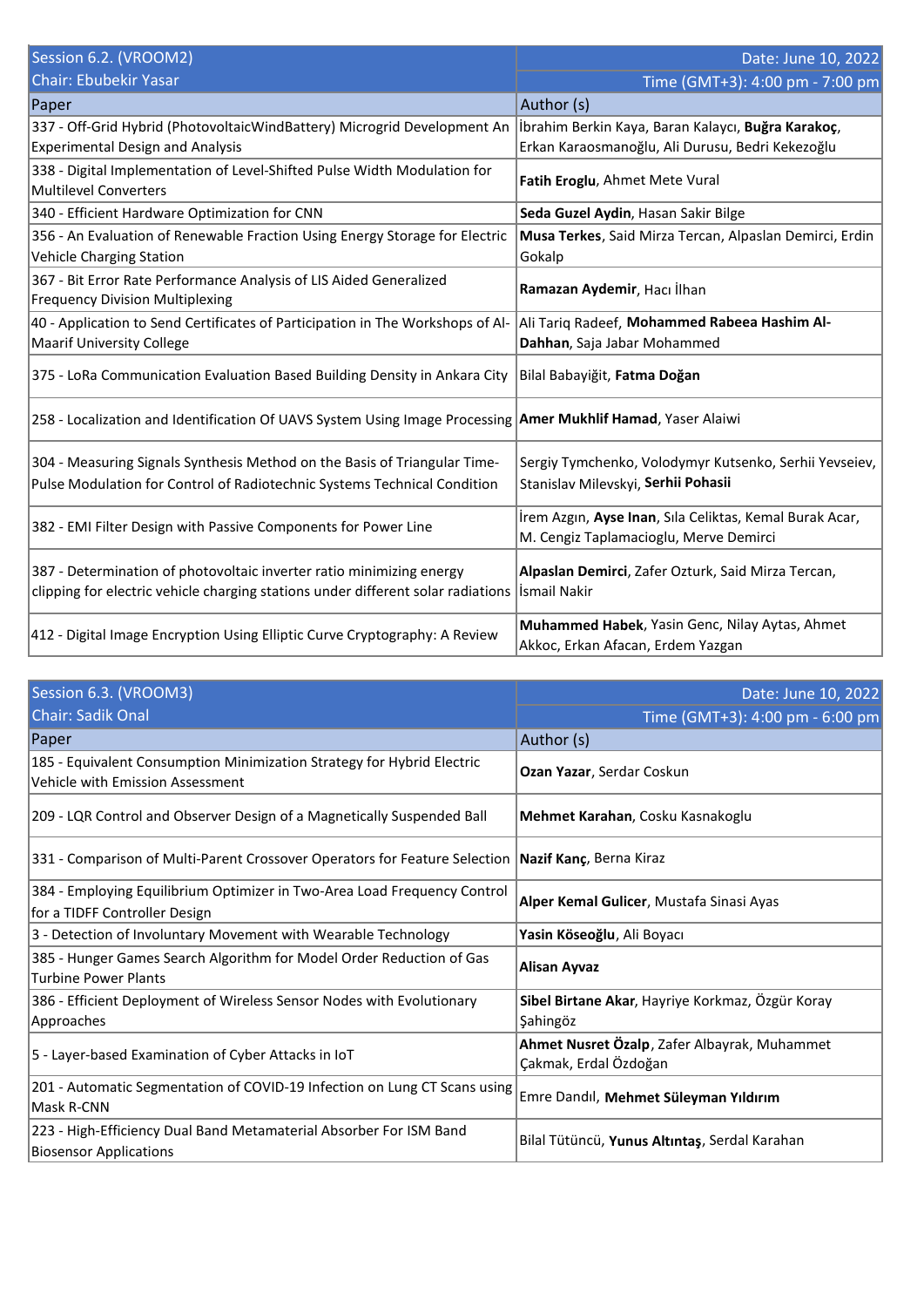## **Invited Speaker**

**M. Emir Koksal**

"Commutativity and its Use for Optimizing Performance of Cascade Connected Systems"<br>2022 10:00 am - 10:30 am - 10:30 am Chair: Turgut Ozseven (VROOM1)

June 11, 2022 Time (GMT+3): 10:00 am - 10:30 am

| Session 7.1. (VROOM1)                                                                                      | Date: June 11, 2022                                                                |
|------------------------------------------------------------------------------------------------------------|------------------------------------------------------------------------------------|
| <b>Chair: Turgut Ozseven</b>                                                                               | Time (GMT+3): 11:00 am - 12:30 pm                                                  |
| Paper                                                                                                      | Author (s)                                                                         |
| 26 - Flood Forecasting using Neural Network: Applying the LSTM Network in<br>the MOSUL Region Iraq         | Abdullahi Abdu Ibrahim, Ayad Khalaf Jirri                                          |
| 249 - Control and Management of Solar PV Grid Using SCADA System                                           | Abdulsalalm Bouaisha Abdulsalam, Hajir Adil Jasim<br>Alsaadi, Zaid Hamodat         |
| 22 - Design and Simulation of Smart Parking System using Image<br>Segmentation and CNN                     | Ali Jameel Haji Alsaedi, Galip Cansever                                            |
| 425 - Recommendation Systems on Twitter Data for Marketing Purposes<br>using Content-Based Filtering       | Ahmed Nihad Khorsheed Albayati, Yasin Ortakci                                      |
| 286 - Energy Management System Optimization for Grid Connected<br>Microgrids in Presence of Energy Storage | Ariyan Roshany Tabrizi                                                             |
| 68 - Management of Hybrid Electric Microgrid Using Fuzzy Logic and<br>Adaptive Neural Network              | Ihsan Basil Aljanabi, Galip Cansever                                               |
| 250 - Voltage Stability Control in Hybrid Systems Using AI                                                 | <b>Fadhaa Zaid Khalaf Al-Gbur, Rasha Khalied Lrehaem Al</b><br>Yosif, Zaid Hamodat |

| Session 7.2. (VROOM2)                                                                                        | Date: June 11, 2022                                    |
|--------------------------------------------------------------------------------------------------------------|--------------------------------------------------------|
| <b>Chair: Ebubekir Yasar</b>                                                                                 | Time (GMT+3): 11:00 am - 12:30 pm                      |
| Paper                                                                                                        | Author (s)                                             |
| 58 - Multidisciplinary Evaluation Metrics for the Usability of Wearable Chairs   <b>Yingyi Li</b> , Jing Gan |                                                        |
| 269 - Design of near infrared band pass multilayer thin film filter                                          | Younis Younis, Mohammad Yaseen, Khaled Mohamed         |
| 43 - Privacy Preserving Homomorphic Encryption in Cloud Storage                                              | Zahraa Sabbar Lafta, Muhammad Ilyas                    |
|                                                                                                              | Oleksandr Milov, Olha Korol, Vladyslav Khvostenko,     |
| 397 - Situational Control of Cyber Security in Socio-Cyber-Physical Systems                                  | Nataliia Zviertseva, Natalia Voropay                   |
| 351 - The Review for Visual Analytics Methodology                                                            | Zaifulasraf Ahmad, Suraya Yaacob, Roslina Ibrahim, Wan |
|                                                                                                              | Farahwani Wan Fakhruddin                               |
| 376 - Development of a Soft Gripper Using a NonFluidic Compliant                                             | Andrew Nasif, Ayman Abbas, Anwar Sahbel                |
| Mechanism                                                                                                    |                                                        |
| 272 - Evaluation of Cognitive Workload in Automated Drilling Processes for                                   | Emilia Villani, Ivan Garcia Martinez                   |
| Aerospace Structures                                                                                         |                                                        |
| 158 - Components and model of implementation of a hand gesture                                               |                                                        |
| recognition system                                                                                           | Ivan Ralev, Georgi Krastev                             |

| Session 7.3. (VROOM3)                                                                                                                           | Date: June 11, 2022                                  |
|-------------------------------------------------------------------------------------------------------------------------------------------------|------------------------------------------------------|
| <b>Chair: Sadik Onal</b>                                                                                                                        | Time (GMT+3): 11:00 am - 12:30 pm                    |
| Paper                                                                                                                                           | Author (s)                                           |
| 214 - Markov Zinciri Tabanlı Bir Araç Hız Tahmin Algoritması Tasarımı                                                                           | <b>Merve Nur Gül</b> , Serdar Coskun                 |
| 227 - A novel framework to electro-tactile display systems for the blind and<br>visually impaired                                               | Abdulkadir Dalgin, Mehmet Cem Catalbas, Ziya Telatar |
| [293 - Web accessibility performance analysis using web content accessibility<br>guidelines and automated tools: a systematic literature review | Şevval Seray Macakoğlu, Serhat Peker                 |
| 320 - Human Action Recognition With Raw Millimeter Wave Radar Data                                                                              | Doga Nalcı, Yusuf Sinan Akgul                        |
| 341 - Machine Learning Attacks Against Internet of Things Devices                                                                               | Ahmet Emre Ergün, Özgü Can                           |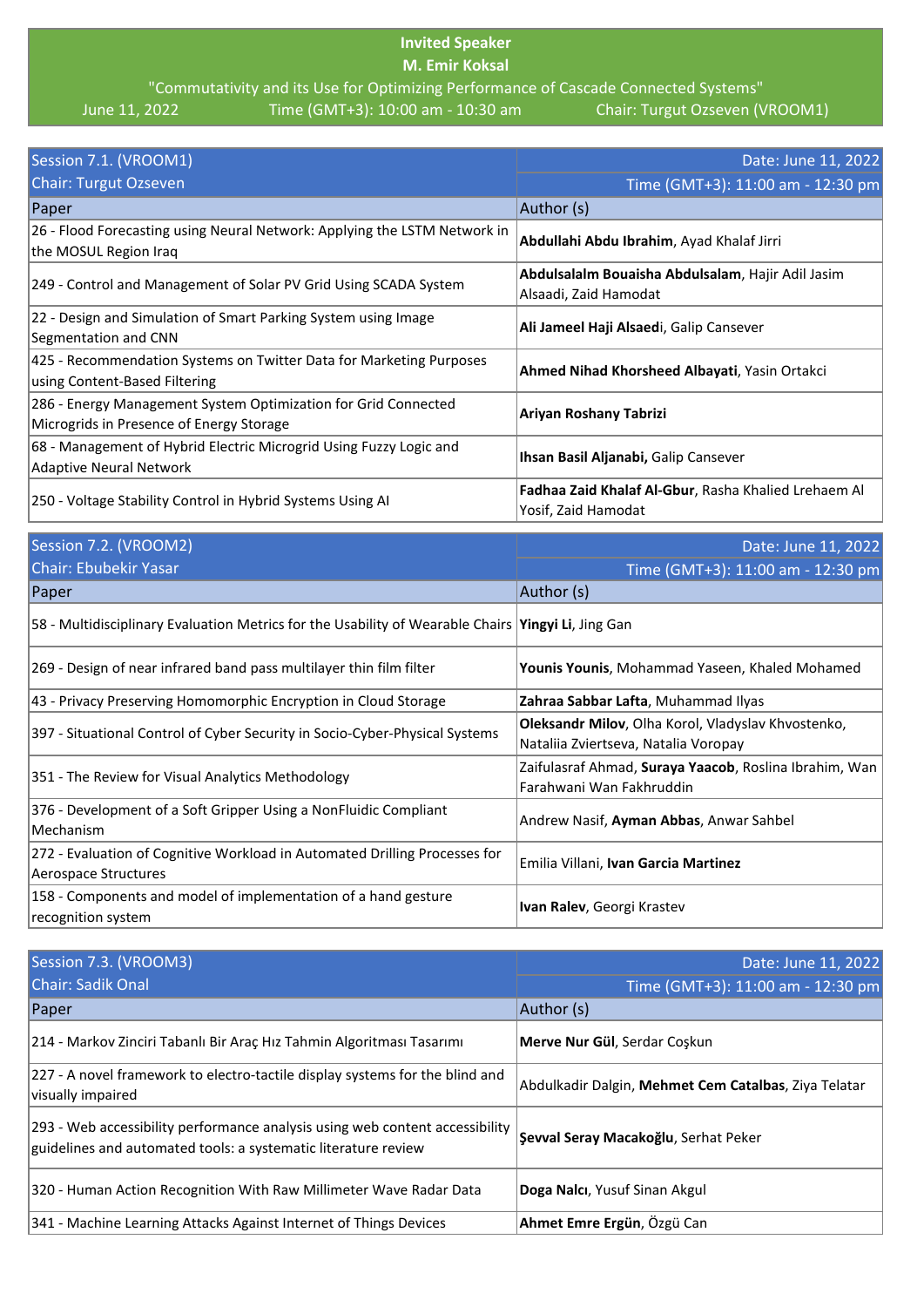| Session 7.4. (VROOM4)                                                                                        | Date: June 11, 2022                                                                                                                                              |
|--------------------------------------------------------------------------------------------------------------|------------------------------------------------------------------------------------------------------------------------------------------------------------------|
| Chair: Oğuzhan Pektezel                                                                                      | Time (GMT+3): 11:00 am - 12:30 pm                                                                                                                                |
| Paper                                                                                                        | Author (s)                                                                                                                                                       |
| 205 - Interaction Design for AI Systems: An oriented state-of-the-art                                        | André Costa, Firmino Silva                                                                                                                                       |
| 368 - The Role of Machine Learning in the Healthcare Sector: A Roadmap to<br>the Potential Prospects         | <b>Edmira Xhaferra, Florije Ismaili</b>                                                                                                                          |
| 231 - Task and Process Capturing Toolkit using GUI Automation                                                | Hiruni Piyumika Bellanthudawa, Ravindu Lakshan<br>Perera, Nipun Dimantha Hevavitharana, Kavindu<br>Malshan Ariyasinghe, Jagath Wickramarathne, Jeewaka<br>Perera |
| 208 - Standardization of Humanitarian Project Monitoring and Evaluation<br>using Semantic Web                | Wafaa Ibrahim, Melike Sah                                                                                                                                        |
| 401 - The Impact of Technology Readiness on User Acceptance of<br><b>Government Cloud Computing Services</b> | Mohd Talmizie Amron, Roslina Ibrahim, Nur Azaliah Abu<br>Bakar                                                                                                   |
| 53 - Performance Evaluation of Quality of Service (QoS) by using Hybrid<br>Algorithms in VANETs              | Mustafa Maad Hamdi, Lukman Audah, Aymen Jalil<br>Abdulelah, Hadeel Khalid Fakhri, Saja Fawzi Fakhri,<br>Ahmed Shamil Mustafa                                     |

| Session 7.5. (VROOM5)                                                                                               | Date: June 11, 2022                                                                                                                                                                       |
|---------------------------------------------------------------------------------------------------------------------|-------------------------------------------------------------------------------------------------------------------------------------------------------------------------------------------|
| Chair: Saadaldeen Rashid Ahmed                                                                                      | Time (GMT+3): 11:00 am - 12:30 pm                                                                                                                                                         |
| Paper                                                                                                               | Author (s)                                                                                                                                                                                |
| 71 - Developing an Artificial Intelligence based system to Detect Fraud and                                         | Ahmed Ramzi Rashid, Zaydon L. Ali, Ghassan Hamada                                                                                                                                         |
| Corruption in Government                                                                                            | Ali Alshmeel                                                                                                                                                                              |
| 74 - Classify Bird Species Audio by Augment Conational Neural Network                                               | Hasan Abdullah Jasim, Saadaldeen Ahmed, Abdullahi                                                                                                                                         |
|                                                                                                                     | Abdu Ibrahim, Adil Deniz Duru                                                                                                                                                             |
| 87 - Blockchain: The Next Direction of Digital Payment in Drug Purchase                                             | Israa Al_Barazanchi, Haider Rasheed Abdulshaheed,<br>Zahraa A. Jaaz, Hassan Muwafaq Gheni, Yitong Niu,<br>Hissah Almutairi, Elika Daghighi, Shihab A. Shawkat,<br>Saadaldeen Rashid Ahmed |
| 252 - Determining The Specific Activity of Radioactive Isotopes of,                                                 |                                                                                                                                                                                           |
| 226Ra, 228A, 40K, 137Cs in The Soils of Selected Areas of Najaf city - Central                                      | Master A.                                                                                                                                                                                 |
| <b>Iraq</b>                                                                                                         |                                                                                                                                                                                           |
| 297 - Design and fabrication of UWB microstrip Antenna on different                                                 | Raad H. Thaher, Ola F. Ahmed, Saadaldeen                                                                                                                                                  |
| substrates for wireless Communication system                                                                        | Rashid Ahmed                                                                                                                                                                              |
| 255 - Impact of Annealing Temperature on Optical Properties of CeO2 Thin                                            |                                                                                                                                                                                           |
| Films Deposition by Spin Coating Technique                                                                          | Hamed A. Gatea, Rajaa K. Mohammad, Sarah M. Khalil                                                                                                                                        |
| 256 - Study Effect of Nitro group on Some Properties Polycyclic Aromatic<br>Hydrocarbons (Anthracene; Phenanthrene) | Ali Kadhim Wadday, Sukaina Tuama Ghafel                                                                                                                                                   |

| <b>Invited Speaker</b>                                |                                 |                                |
|-------------------------------------------------------|---------------------------------|--------------------------------|
| <b>Abdulhamit Subasi</b>                              |                                 |                                |
| "Artificial Intelligence in Brain Computer Interface" |                                 |                                |
| June 11, 2022                                         | Time (GMT+3): 1:30 pm - 2:00 pm | Chair: Ebubekir Yasar (VROOM2) |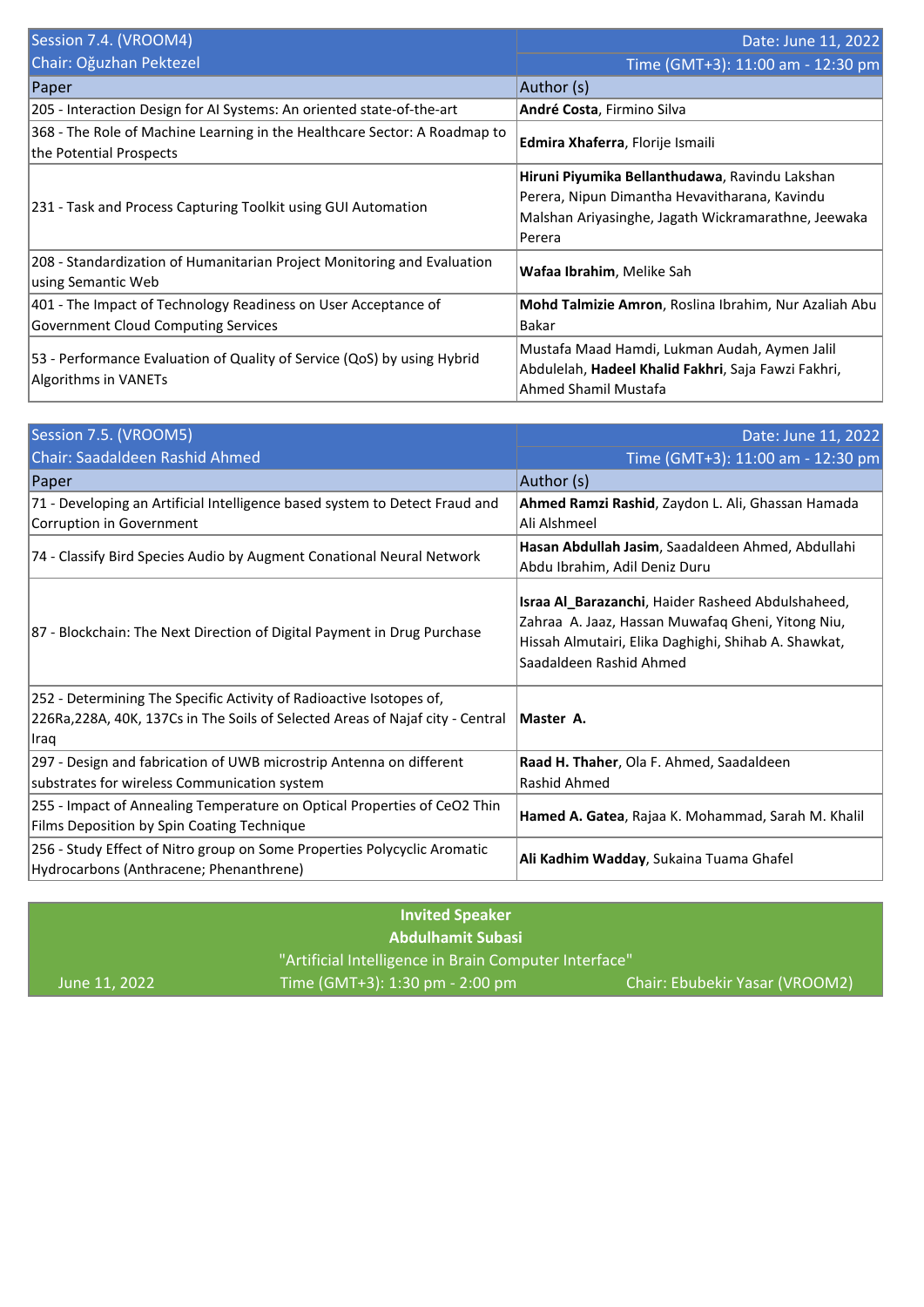| Session 8.1. (VROOM1)                                                                                                            | Date: June 11, 2022                                                                                  |
|----------------------------------------------------------------------------------------------------------------------------------|------------------------------------------------------------------------------------------------------|
| <b>Chair: Turgut Ozseven</b>                                                                                                     | Time (GMT+3): 2:30 pm - 4:30 pm                                                                      |
| Paper                                                                                                                            | Author (s)                                                                                           |
| 101 - Information Retrieval System of Arabic Alphabetic Characters by Using<br>Hidden Markov Model                               | Atheel Sabih Shaker, Mahdi Fadil Khaleel, Omar<br>Ayad Ismael, Rand S. Majeed, Mohammed Rashid Ahmed |
| 129 - Structural health monitoring of oil pipeline using wireless sensor<br> networks                                            | Kadim K. Mohsen, Muqdad Kh. Asedkhan                                                                 |
| 130 - Climate Change Effect on The South Iraq Stormwater Network                                                                 | Wadi Mohammed Wadi, Basim K. Nile, Waqed<br>H. Hassan                                                |
| 131 - Hybrid Spectrum Technique for Independent Fine Adjustment of<br>Either/Both Bandpass Edge in Spectrum Sensing Applications | Ahmed R. Al-Rubaye, Manal J. Al-Kindi                                                                |
| 135 - Study the Effect of Dielectric Permittivity and Changing Substrates<br>Material on Microstrip Patch Antenna                | Zainab Abdullah Hassoun, Musa H. Wali, Hussein<br>Ali Hussein, Noor Hanoon Haroon, Ahmed Alkhayyat   |
| 138 - New Design and Analysis Microstrip Triple Band-Notched UWB of<br>Monopole Antenna                                          | Sahar K. Hassan, Adheed H. Sallomi, Musa H. Wali                                                     |
| 141 - A Mixed Hierarchical Topology To Ameliorate The Efficiency Of<br>Wireless Sensor Networks: A Survey                        | Yasameen Khudhayer, Haydar Abdulameer Marhoon                                                        |
| 144 - Optimization of Particle Swarms for Travelling Salesman Problem                                                            | Fadhel K. Jabor, Ghufran A. Omran, Ammar Mhana,<br>Hassan Muwafaq Gheni                              |
| 156 - Homomorphic Encryption between Client and Cloud Server                                                                     | Maha A. Sayal, Mali H. Hakem Alameady, Furkan Rabee                                                  |

| Session 8.2. (VROOM2)<br>Chair: Ebubekir Yasar                                                                                                                       | Date: June 11, 2022<br>Time (GMT+3): 2:30 pm - 4:30 pm                                                                      |
|----------------------------------------------------------------------------------------------------------------------------------------------------------------------|-----------------------------------------------------------------------------------------------------------------------------|
| Paper                                                                                                                                                                | Author (s)                                                                                                                  |
| 362 - Detecting Phishing Websites Using Machine Learning                                                                                                             | Safa Alrefaai, Ghina Özdemir, Afnan Mohamed                                                                                 |
| 49 - Quantum Computing and Artificial Neural Network for Classification and<br>Time Series Prediction                                                                | Ali Saadoon Ahmed, Sefer Kurnaz                                                                                             |
| 91 - FOG and Cloud Load Balancing Using Regression Based Recurrent Deep<br>Learning Algorithm                                                                        | Eftekhar Jameel, Abdullahi Ibrahim                                                                                          |
| 64 - An Application of Linear Regression on Air Pollution Detection Using<br>Deep Learning                                                                           | M. Mohammed Mustafa, S. Umamaheswari, Ahmed A.<br>Khalifa, Bassem Mokhtar, Korhan Cengiz                                    |
| 46 - Intrusion Detection in IoT Networks Using Feature Selection And SVM<br>Classification                                                                           | Maryam Ali Hussein Al-Balhawi, Galip Cansever                                                                               |
| 379 - Assessment of overvoltage and power losses in low voltage<br>distribution networks with high photovoltaics penetration based on<br>prosumers' self-consumption | Eihab E E Ahmed, Alpaslan Demirci                                                                                           |
| 395 - Forecasting of Turkey's Total Electricity Consumption in Sectoral Bases<br><b>Using Machine Learning Algorithms</b>                                            | Mhd Khair Hajjar, Ilayda Ulku                                                                                               |
| 88 - Flood Prediction Using Machine Learning Models                                                                                                                  | Tanvir Rahman, Miah Mohammad Asif Syeed, Maisha<br>Farzana, Ishadie Namir, Ipshita Ishrar, Meherin Hossain<br><b>Nushra</b> |
| 257 - Detection of Air Bubbles from Tire Shearography Images                                                                                                         | Nagmy A. A. Saleh, Mehmet Zeki Konyar, Kaplan Kaplan,<br>Semih Öngir, H. Metin Ertunç                                       |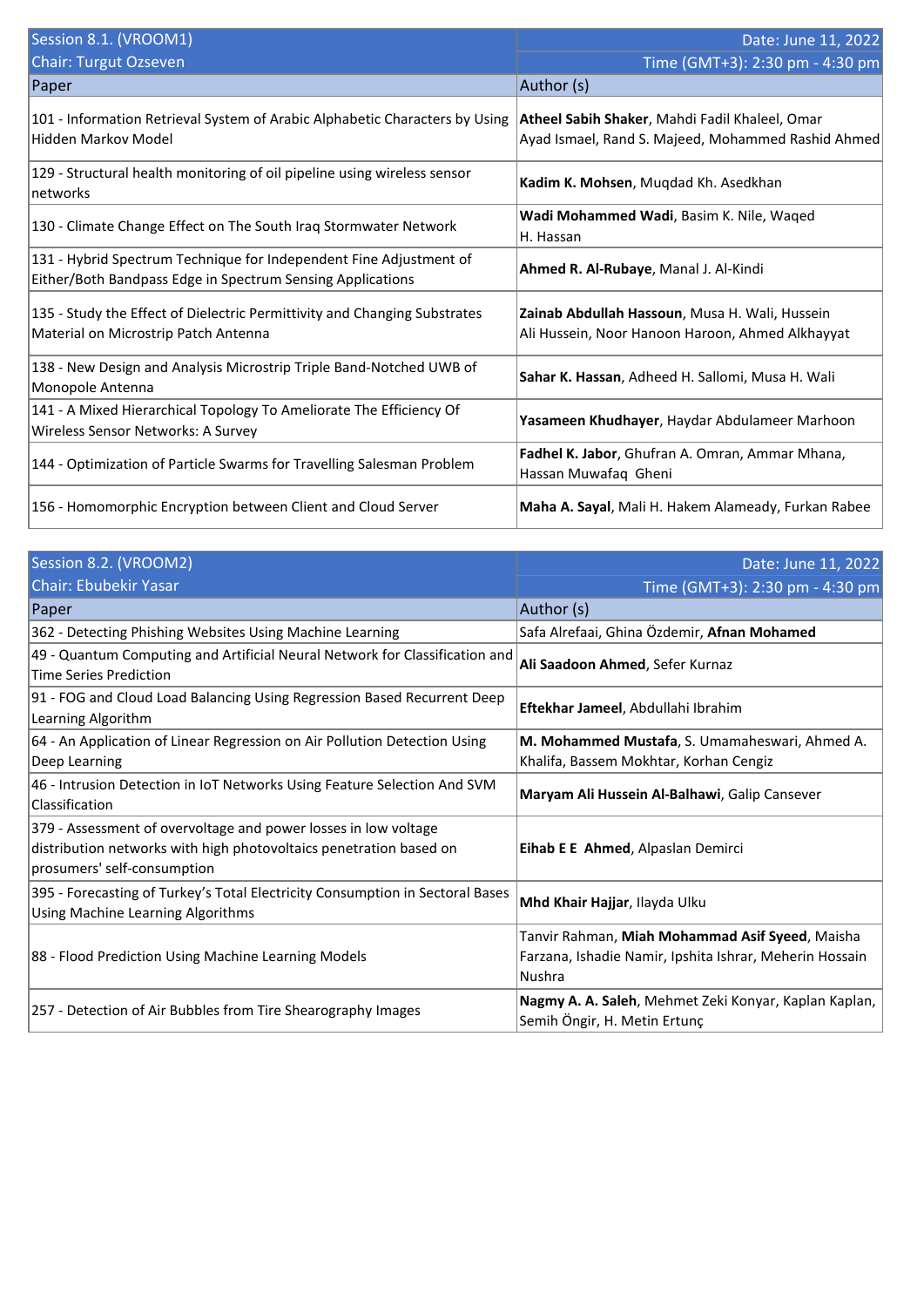| Session 8.3. (VROOM3)                                                       | Date: June 11, 2022                                |
|-----------------------------------------------------------------------------|----------------------------------------------------|
| <b>Chair: Sadik Onal</b>                                                    | Time (GMT+3): 2:30 pm - 4:30 pm                    |
| Paper                                                                       | Author (s)                                         |
| 23 - Adaptive Sliding Mode Control of Coupled Tank System                   | Ozgur Geylani, Baris Ata                           |
| 264 - Antenna Tracker Design with A Discrete Lyapunov Stability Based       | Mehmet Iscan, Ali Ihsan Tas, Berkem Vural, Ali     |
| Controller for Mini Unmanned Aerial Vehicles                                | Burak Ozden, Cuneyt Yilmaz                         |
| 321 - Real Time Discrete Control Algorithm for Gimbal System Design in Mini | Ali Ihsan Tas, Mehmet Iscan, Ali Burak Ozden, Emre |
| Unmanned Aerial Vehicles                                                    | Cinar, Berkem Vural, Cuneyt Yilmaz                 |
| 339 - Vision-Based Position Estimation with Markers For Quadrotors          | Mücteba Uzunoğlu, Recep Behlül Şahin, Muharrem     |
|                                                                             | Mercimek                                           |
| 342 - Design of Mobile Robot with Klann Walking Mechanism to Overcome       | Abdullah Yöngül, Koray Kavlak                      |
| the Set and Step Type Obstacle                                              |                                                    |
| 344 - Design of Quadruped Mobile Robot Design with Strandbeest Walking      |                                                    |
| Mechanism to Overcome Concave, Convex and Ramp Type Obstacles               | Koray Kavlak, Abdullah Yöngül                      |
|                                                                             |                                                    |
| 369 - Pozisyon ve Yönelim Tahmini için, Genişletilmiş ve Kokusuz Kalman     | Hüseyin Şahin, Berkay Gürkan, Vasfi Emre Ömürlü    |
| Filtresi Yaklaşımlarıyla Sensör Füzyonu Tasarımı                            |                                                    |
| 374 - Kinematics and Autoregressive Model Analysis of a Differential Drive  | Beyza Toptas, Murat Bakirci                        |
| Mobile Robot                                                                |                                                    |
| 381 - A fuzzy based model proposal on risk analysis for human-robot         | Emine Bozkuş, İhsan Kaya, Münevver Yakut           |
| interactive systems                                                         |                                                    |

| Session 8.4. (VROOM4)                                                                          | Date: June 11, 2022                                  |
|------------------------------------------------------------------------------------------------|------------------------------------------------------|
| Chair: Oğuzhan Pektezel                                                                        | Time (GMT+3): 2:30 pm - 4:30 pm                      |
| Paper                                                                                          | Author (s)                                           |
| 31 - Energy Efficiency Performance For Next Generation Wireless                                | Ali Hameed Ahmed, Saif H. Alrubaee, Hussein Kadhim   |
| <b>Communications</b>                                                                          | Hasan, Alaa Hamid Mohammed                           |
| 196 - Realization of a 16-bit MIPS RISC pipeline processor                                     | <b>Shawkat Khairullah</b>                            |
| 8 - Packet Header Classification for Network Intrusion Detection System                        | Yousif Hosain Dakhil, Mehmet Efe Özbek, Bilal R. AL- |
| based on FPGA                                                                                  | Kaseem                                               |
| 9 - Survey About Green IoT: Applications, Technologies, Challenges, and                        | Isa Avci, Yousif Hosain Dakhil                       |
| <b>Future Directions</b>                                                                       |                                                      |
| 235 - Towards an Integrated Educational Games Evaluation Model: A Review                       | Roslina Ibrahim, Husna Hafiza Azami, Suraya Masrom,  |
| of Study                                                                                       | Pritheega Magalingam, Suraya Yaacob, Nada Mansour    |
|                                                                                                | Aljuaid                                              |
| 109 - Prediction of Tumor in Mammogram Images Using Data Mining Models Noor Sarray, Timur Inan |                                                      |
| 224 - A Quick Performance Assessment for Artificial Electric Field Algorithm                   | Oluwatayomi Rereloluwa Adegboye, Ezgi Deniz Ülker    |
| 55 - Optimization of Elapsed Time of Automation for Large-Scale Traditional                    | Omar Waleed Jawad Altalebi, Abdullahi Abdu Ibrahim   |
| Networks and Proposing New Automation Scripts                                                  |                                                      |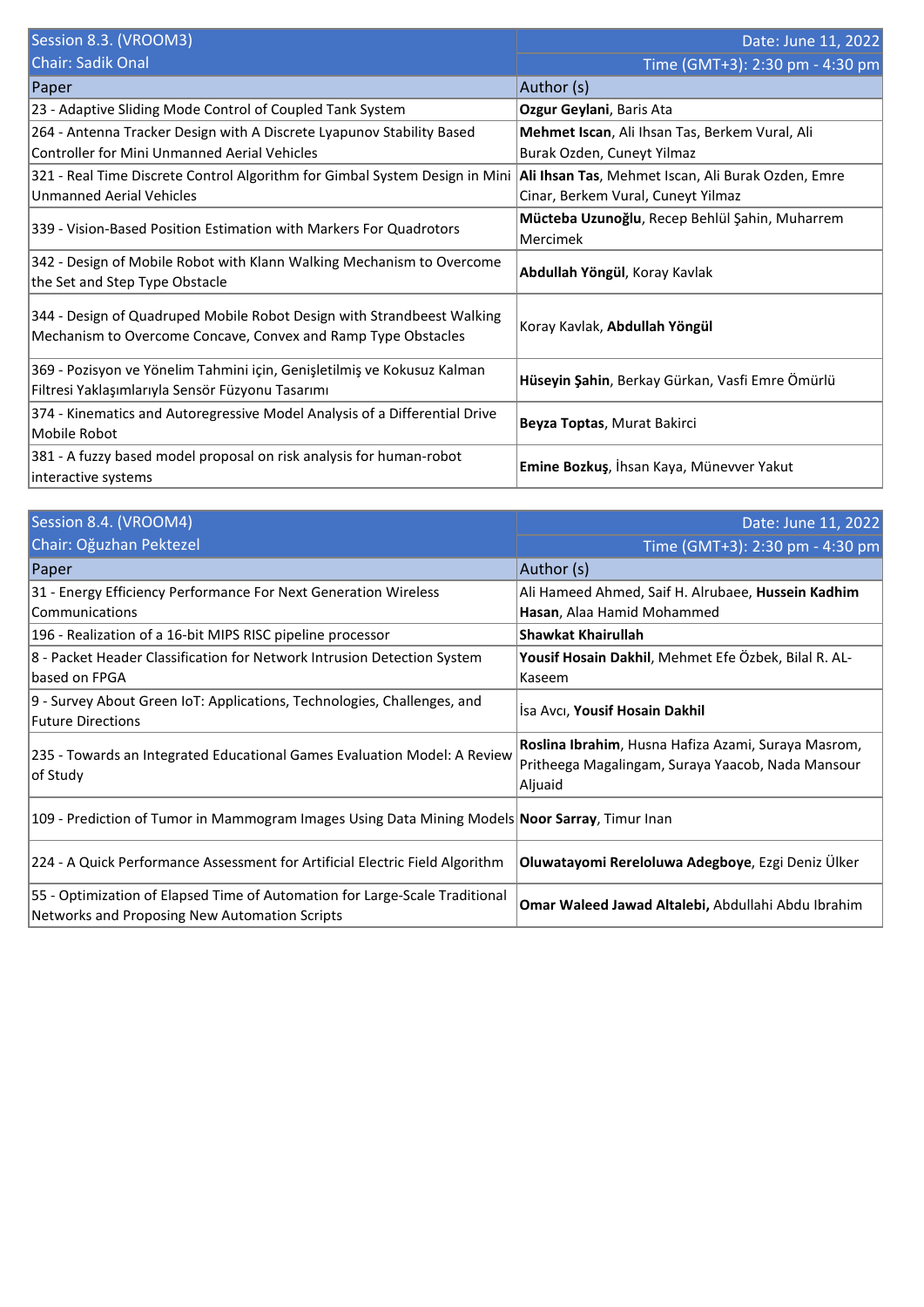| Session 8.5. (VROOM5)                                                                                                      | Date: June 11, 2022                                                                                                       |
|----------------------------------------------------------------------------------------------------------------------------|---------------------------------------------------------------------------------------------------------------------------|
| Chair: Saadaldeen Rashid Ahmed                                                                                             | Time (GMT+3): 2:30 pm - 4:30 pm                                                                                           |
| Paper                                                                                                                      | Author (s)                                                                                                                |
| 149 - A GIS-based Network Analysis for Truck Vehicles in Baghdad's City<br><b>Road Network</b>                             | Khaldoon T. Falih, Abbas J. Mohammed, Ahmed<br>Salman Hasan                                                               |
| 229 - Energy-Saving Analysis of Wireless Body Area Network Based on<br><b>Structural Analysis</b>                          | Yitong Niu, Suhad Ibraheem Kadhem, Intisar A.M. Al<br>Sayed, Zahraa A. Jaaz, Hassan Muwafaq Gheni, Israa<br>Al Barazanchi |
| 81 - Performance Analysis of Hybrid MIMO/FSO Architecture Based on<br><b>Optical Network</b>                               | Basheer Mahdi, Essa Essa                                                                                                  |
| 82 - Radio over Fiber (RoF) Techniques: A Survey                                                                           | Louay Younis, Essa Essa                                                                                                   |
| 241 - Study of Inelastic Coulomb Form Factors in 180 using the Radial Wave<br>functions of Transformed Harmonic-Oscillator | Hasan F. Ojaimi, Arkan R. Ridha                                                                                           |
| 243 - Phase-Coupled Synchronization with Optoelectronic Feedback                                                           | Rajaa H. Abudali, Sadeq Kh. Ajeel, Salam K. Mousa,<br>Hussein B. Al Husseini                                              |
| 148 - Probability of false peaks circular and concentric array antennas<br>direction                                       | Sarmad K. D. Alkhafaji, Atheer Y. Oudah                                                                                   |
| 180 - A New Microstrip Patch Antennas Design for GPS Applications                                                          | Raad Hamdan Thaher, Adil Sabeeh Abduljabbar, Maher<br>Muayad Hefdhi, Ola Fawzi Ahmed, Suhier Hazem                        |
| 198 - Effectiveness improvement of offset pulse position modulation system<br>using reed-Solomon codes                     | Ahmed H. Albatoosh, Mohamed Ibrahim Shujaa,<br>Basman M. Al-Nedawe                                                        |
| 207 - Design and Fabrication of Single Reject Band Microstrip Antenna                                                      | Raad H. Thaher, Adil S. Abduljabbar                                                                                       |
| 251 - Design and Implementation of DWDM-FSO System for Tbps Data Rates<br>With Different Atmospheric Attenuation           | Dehaq E. Mohsen, Ehsan M. Abbas, Maan<br>M. Abdulwahid                                                                    |

| Session 9.1. (VROOM1)                                                                                          | Date: June 11, 2022                                                                                                     |
|----------------------------------------------------------------------------------------------------------------|-------------------------------------------------------------------------------------------------------------------------|
| <b>Chair: Turgut Ozseven</b>                                                                                   | Time (GMT+3): 5:00 pm - 7:00 pm                                                                                         |
| Paper                                                                                                          | Author (s)                                                                                                              |
| 178 - Recognition and Classification of Facial expressions using Artificial<br><b>Neural Networks</b>          | Bilal A. Tuama, Shihab A. Shawkat, Naeem A. Askar                                                                       |
| 199 - Harris Hawks Optimization Method based on Convolutional Neural<br>Network for Face Recognition Systems   | Sulayman Ahmed, Mondher Frikha, Taha Darwassh<br>Hanawy Hussein, Javad Rahebi                                           |
| 259 - Image Classification Schemes for Statistical Moments of Wavelet and<br><b>Gradient Matrix</b>            | Hashim Abbas, Fatima Ghali, Mutaz S. Alhassan                                                                           |
| 69 - A Descriptive Statistical Analysis of Overweight and Obesity Using Big<br>Data                            | Salam Abdulabbas Ganim Ali, Hayder Rahm Dakheel AL-<br>Fayyadh, Shaimaa Hadi Mohammed, Saadaldeen Rashid<br>Ahmed Ahmed |
| 127 - Big Data Processing with Hadoop and Data Mining                                                          | Mukalad Faleh Hassan, Mehdi Ebady Manaa                                                                                 |
| 142 - Big data visualization: A survey                                                                         | Luay Thamer Mohammed, AbdAllah A. AlHabshy, Kamal<br>A. ElDahshan                                                       |
| 157 - Survey On Recognition Hand Gesture By Using Data Mining Algorithms                                       | Luay Ibrahim Khalaf, Salma Abdullah Aswad, Saadaldeen<br>Rashid Ahmed, Bassma Makki, Mohammed<br>Rashid Ahmed           |
| 182 - An optimal solution to the unit commitment problem for a hybrid<br>power system                          | Marwan A. Mahmood, Kassim A. Al-Anbarri                                                                                 |
| 232 - Effect of Electrode Type on Non-Thermal Plasma Production                                                | Sajjad H.Maan Alhasani, Fadhil Khaddam Fuliful                                                                          |
| 204 - A Modification Strategy for Resistant Line Method in Exploratory Data<br>Analysis                        | Qasim Nasir Husain, Marwan Ali Layl                                                                                     |
| 218 - Extraction And Analysis Of Covid-19 Data Using Techniqus K-Means<br>Clustering By Data Mining Techniques | Intisar N. Manea, Ghsuoon B. Roomi                                                                                      |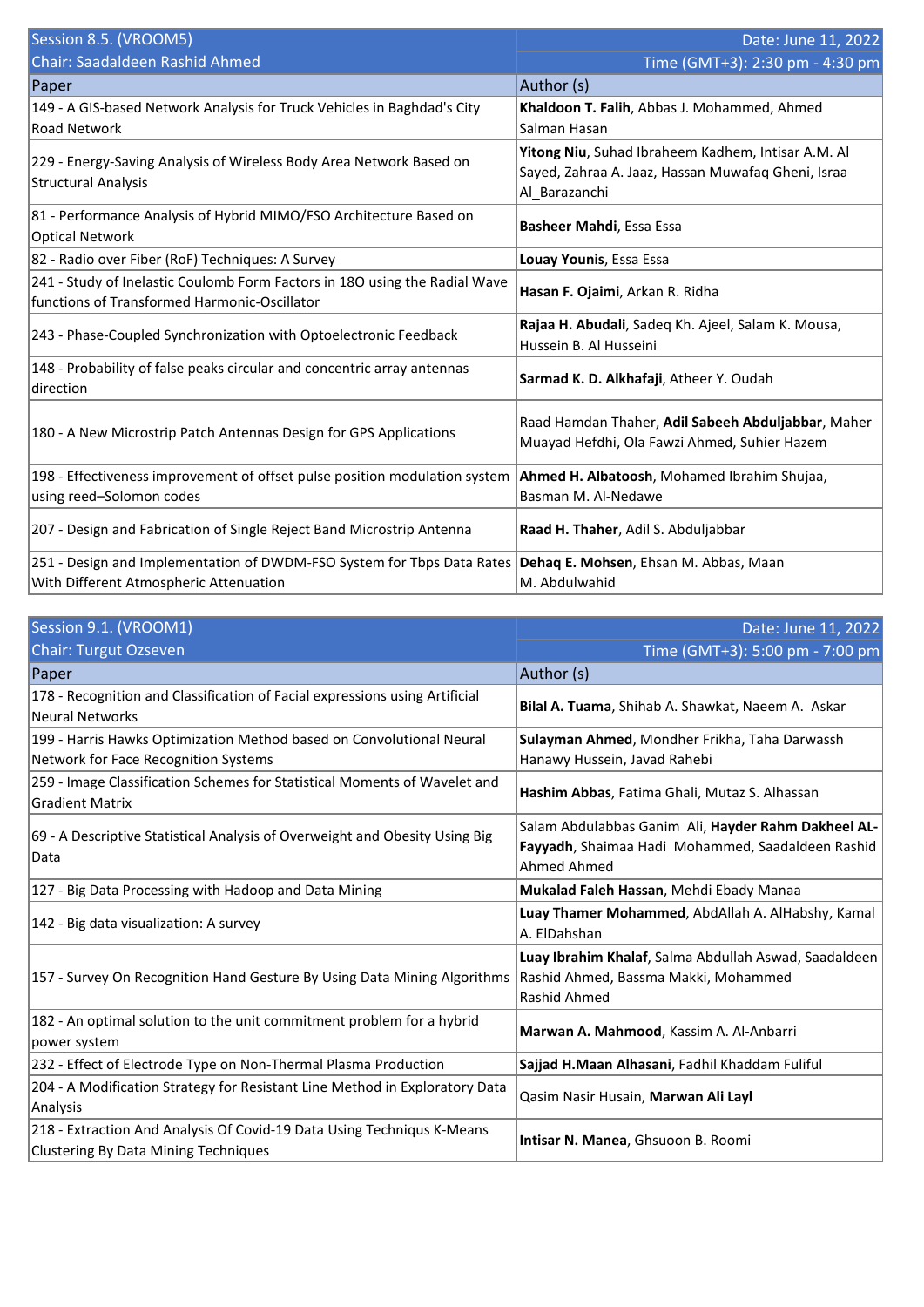| Session 9.2. (VROOM2)                                                                                                     | Date: June 11, 2022                                                                             |
|---------------------------------------------------------------------------------------------------------------------------|-------------------------------------------------------------------------------------------------|
| <b>Chair: Ebubekir Yasar</b>                                                                                              | Time (GMT+3): 5:00 pm - 7:00 pm                                                                 |
| Paper                                                                                                                     | Author (s)                                                                                      |
| 248 - Enhancing Smart Grid Stability with The Implementation of Heuristic<br>Algorithms                                   | Qutada Jihad Abdulqader, Mshhain Ghazi Abdulazeez,<br>Zaid Hamodat                              |
| 246 - Optimal Voltage Stability from A Scada Based Solar Array and Using<br>ACO Algorithm                                 | Ramzi Qasim Mohammed, Zaid Hamodat                                                              |
| 283 - Multi-Objective Optimisation Technique for Optimum Allocation of DG<br>in Distribution Systems Using Weight Factors | Saman Kanzi                                                                                     |
| 48 - Design of Electricity Theft Detection System Based on Supervised<br>Learning                                         | Shaymaa Mustafa Mohammed Alnaftchi, Abdullahi<br>Abdu Ibrahim                                   |
| 215 - Control And Management of Microgrid Based Solar Charger Using<br><b>GWO Algorithm</b>                               | Mohammed Hikmat Al-bazi, Zaid Hamodat                                                           |
| 247 - SVC Based Smart Grid Management of Renewable Energy Resources                                                       | Mohammed Kareem Mohammed, Seyef Mohamad<br>Niyef, Zaid Hamodat                                  |
| 394 - A Grey Wolf Optimization Algorithm for Integrating Process Planning<br>and Scheduling Problem                       | Muhammed Mahdi, Lamyaa Dawood                                                                   |
| 220 - Four-Stage Recursive Least Squares Algorithm for CARARMA Systems                                                    | Nasar Aldian Ambark Shashoa, Ibrahim N. Jleta,<br>Abdulhakim Amer Agll, Abdurrezag S. Elmezughi |
| 191 - Vehicles Speed Advisory: New Technique for Safer Highways'<br>Overtaking                                            | Hamid Shimal Aldulaimi, Bassem Ben Hamed                                                        |

| Session 9.3. (VROOM3)                                                                                                                                                            | Date: June 11, 2022                                                                                                                                                             |
|----------------------------------------------------------------------------------------------------------------------------------------------------------------------------------|---------------------------------------------------------------------------------------------------------------------------------------------------------------------------------|
| <b>Chair: Sadik Onal</b>                                                                                                                                                         | Time (GMT+3): 5:00 pm - 7:00 pm                                                                                                                                                 |
| Paper                                                                                                                                                                            | Author (s)                                                                                                                                                                      |
| 296 - PopHybrid: a novel item popularity-aware hybrid approach for long-tail<br>recommendation                                                                                   | <b>Emre Yalcin</b>                                                                                                                                                              |
| 300 - A Deep Learning Model with Attention Mechanism for Dental Image<br>Segmentation                                                                                            | Merter Hami Karacan, Sait Can Yücebaş                                                                                                                                           |
| 317 - Stress Detection with Deep Learning Using BVP and EDA Signals                                                                                                              | Eda Eren, Tuğba Selcen Navruz                                                                                                                                                   |
| 318 - Advantages of Using Edge Machine Learning for Communication<br>Networks and Grasp Analysis in Robotic Hand Network Based on Federated<br><b>AVG &amp; Machine Learning</b> | <b>Emre Bacanlı</b> , Hacı İlhan                                                                                                                                                |
| 333 - A Novel Triage System Design                                                                                                                                               | Mehmet Erol, Furkan Ülengin, Hayriye Aktaş Dinçer                                                                                                                               |
| 100 - Motor Imagery EEG Classification Using Algorithms and Machine<br>Learning for ALS Disease                                                                                  | Mohammed Hameed, Timur Inan                                                                                                                                                     |
| 65 - A Stack Based Multimodal Machine Learning Model for Breast Cancer<br>Diagnosis                                                                                              | Safak Kayikci, Taghi Khoshgoftaar                                                                                                                                               |
| 345 - Daily Energy Usage Estimation Using Regression Based Ensemble<br>Methods                                                                                                   | Ömer Mintemur, İrfan Alp Gürkaynak                                                                                                                                              |
| 355 - Multiobjective Local Search Flower Pollination Algorithm Based on<br>Decomposition                                                                                         | <b>Tolga Altinoz</b>                                                                                                                                                            |
| 424 - Improved Next Item Recommendation for Long Tail Products with<br>Machine Learning                                                                                          | Ahmet Zencirli, Harun Çetin, Nedim Tuğ, Engin Seven,<br><b>Tolga Ensari</b>                                                                                                     |
| 354 - Handwritten Digit Recognition using Spiking Neural Networks                                                                                                                | Ozge Ozcan, Yesim Oniz, Mehmet Ayyildiz                                                                                                                                         |
| 366 - Machine Learning for E-triage                                                                                                                                              | Şebnem Bora, Aylin Kantarcı, Arife Erdoğan, Burak<br>Beynek, Bita Kheibari, Vedat Evren,<br>Mümin Alper Erdoğan, Fulya Kavak, Fatmanur Afyoncu,<br>Cansu Eryaz, Hayriye Gönüllü |